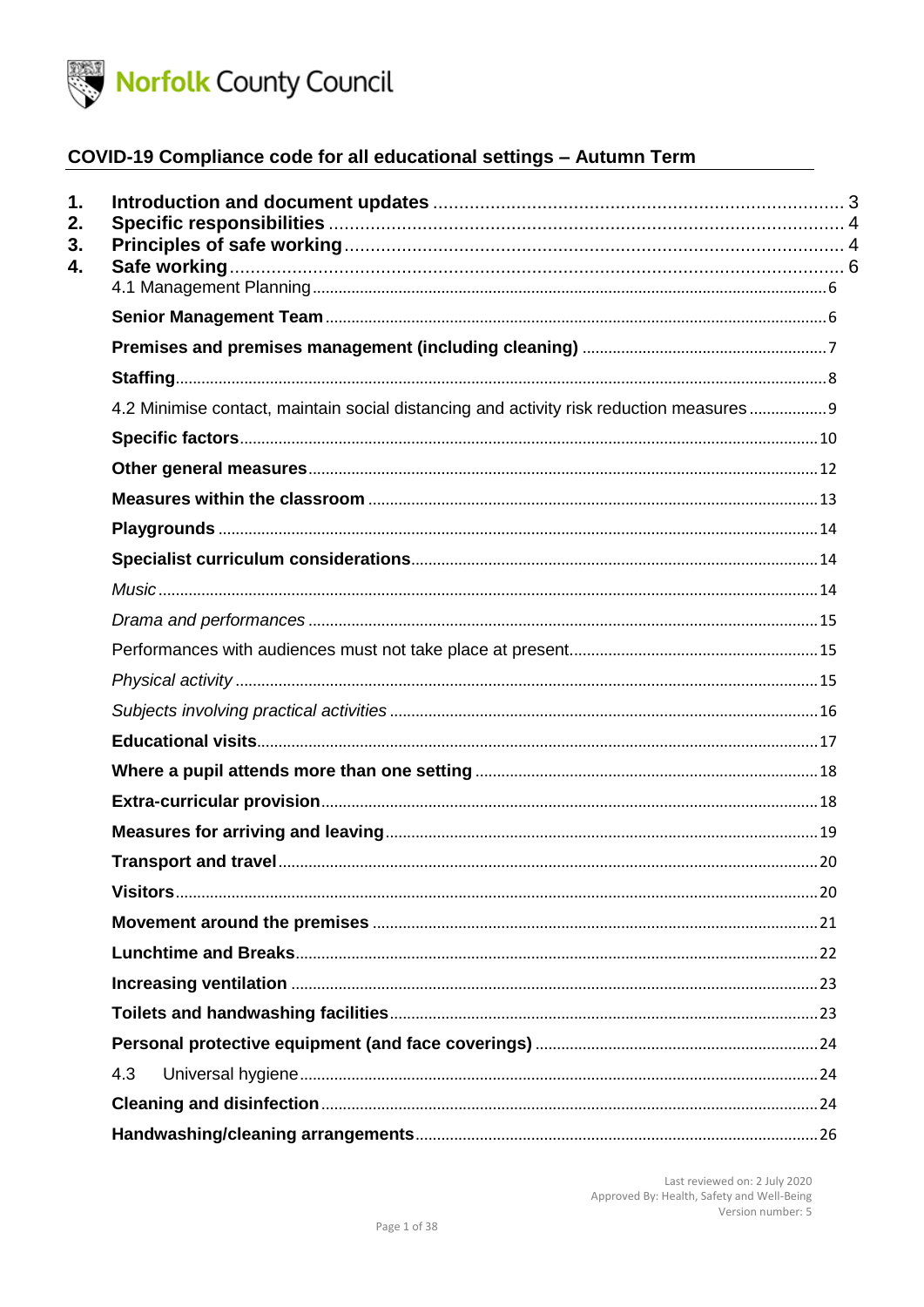

5.

# COVID-19 Compliance code for all educational settings - Autumn Term

| 4.4                                                                     |  |  |  |  |
|-------------------------------------------------------------------------|--|--|--|--|
|                                                                         |  |  |  |  |
|                                                                         |  |  |  |  |
|                                                                         |  |  |  |  |
|                                                                         |  |  |  |  |
| 4.5                                                                     |  |  |  |  |
| Information for parents and carers (and pupils where age appropriate)32 |  |  |  |  |
|                                                                         |  |  |  |  |
|                                                                         |  |  |  |  |
|                                                                         |  |  |  |  |
|                                                                         |  |  |  |  |
|                                                                         |  |  |  |  |
| 4.6                                                                     |  |  |  |  |
| 4.7                                                                     |  |  |  |  |
| 4.8                                                                     |  |  |  |  |
|                                                                         |  |  |  |  |
|                                                                         |  |  |  |  |
|                                                                         |  |  |  |  |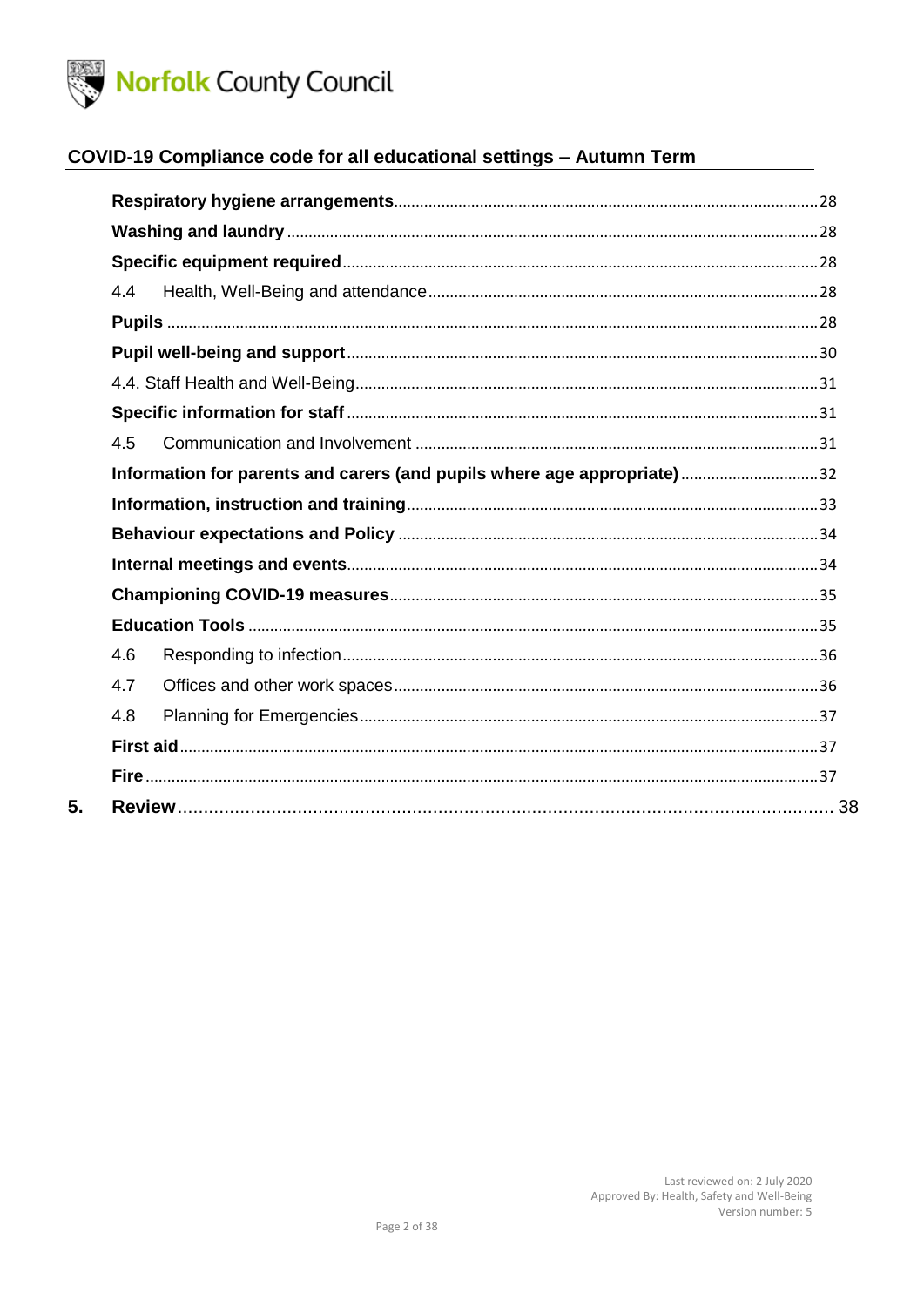

### <span id="page-2-0"></span>**1. Introduction and document updates**

The health, safety and well-being of all staff and pupils is of utmost importance to us. This guidance has been provided to give all our staff, parents and pupils the assurance that appropriate control measures are being put in place in response to Coronavirus COVID-19 and reflects Government guidance.

Statistical analysis suggests that staff in educational settings tend not to be at any greater risk than many other occupations and there is no evidence that children transmit COVID-19 any more than adults. The risk to children themselves of becoming severely ill from coronavirus (COVID-19) is very low. The measures that need to be put in place to create a safe environment from the Autumn Term reflect the fact that the prevalence of coronavirus (COVID-19) has decreased. The Government is confident that with this improved position, "*the balance of risk is now overwhelmingly in favour of children returning to school".*

Educational settings are being asked to:

- Prepare to welcome back all children this autumn
- Minimise the number of contacts that pupils and staff have during the school day and maximise distancing between those in school wherever possible
- Minimise the potential for cross contamination
- Ensure that people who are ill or have been asked to isolate stay at home
- Implement robust universal hygiene measures
- Implement enhanced cleaning arrangements
- Encourage the active engagement of staff and families with NHS Test and Trace services

Public Health England (PHE) are clear that if settings follow these requirements (which are included in this compliance code), then they can be confident that risks are being effectively managed.

This compliance code details the arrangements that must be put in place during the [Government's recovery plan](https://www.gov.uk/government/publications/our-plan-to-rebuild-the-uk-governments-covid-19-recovery-strategy/our-plan-to-rebuild-the-uk-governments-covid-19-recovery-strategy) and should be used to develop your risk assessment which is provided in *COVID-19 Educational Settings Risk Assessment – Autumn Term.* It sets out:

- The control measures which are required to minimise the risk of transmission
- The process that should be followed if anyone develops symptoms while they are at the setting.

This compliance code sets out the requirements to effectively minimise the risks, enabling leaders to make informed judgments about how to balance delivering a broad and balanced curriculum with the measures needed to effectively manage risks, considering the needs of their school and community. Many of the controls needed will be the same or similar to those you have been implementing over the summer term. The main changes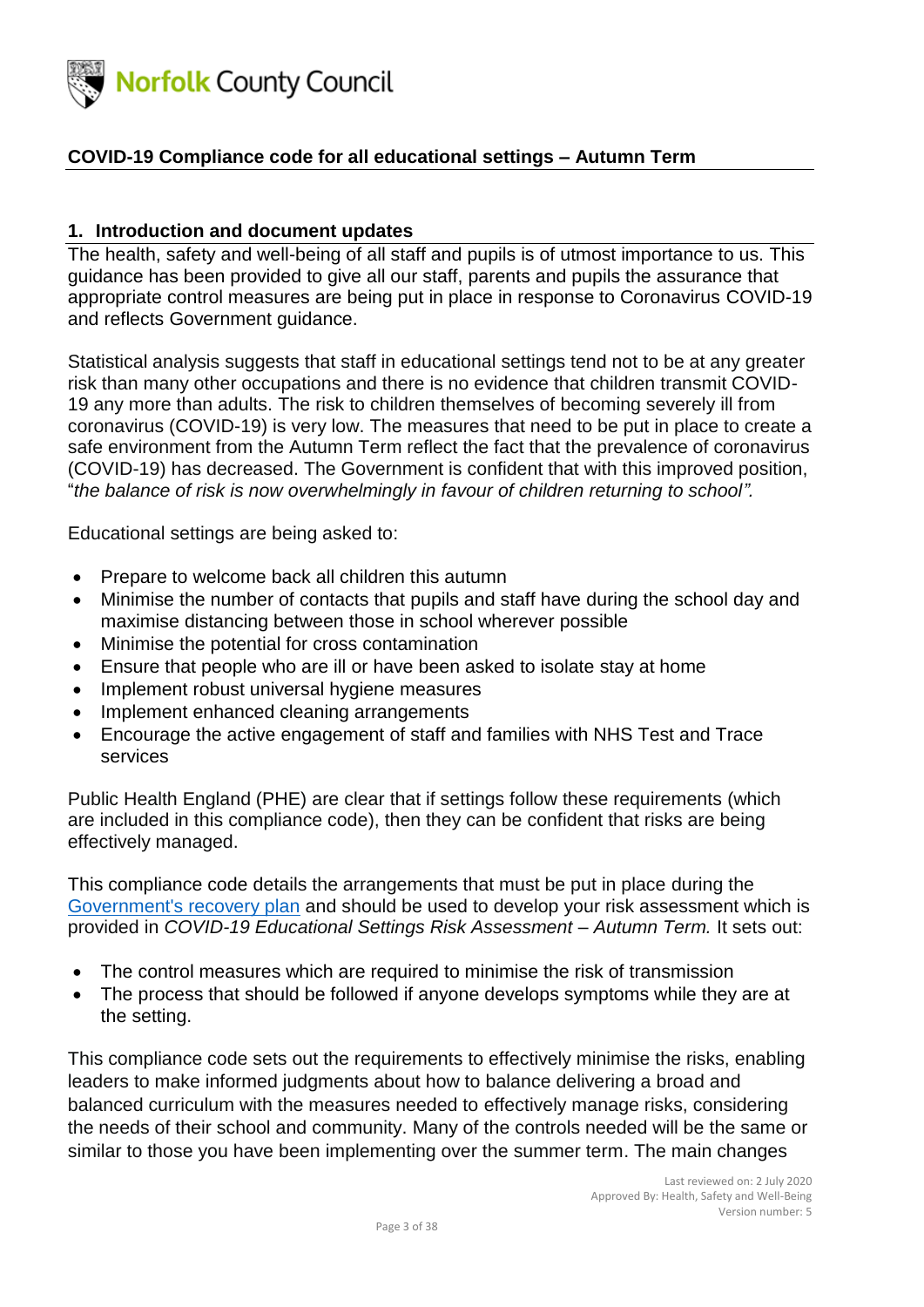

relate to groupings or bubbles and delivery of the required curriculum. Cleaning and personal hygiene requirements are the same as before, but with increased numbers in the school become even more important. Key changes are highlighted in yellow, but it is advisable to read this code in full to ensure you have a full understanding of what is needed.

It should be read in conjunction with:

COVID-19 Your health and your safety when working in educational settings COVID-19 Educational settings – personal protective equipment guidance COVID-19 Educational settings - new and expectant mothers risk assessment COVID-19 Pupil Specific Needs Risk Assessment (for SEND pupils) COVID-19 Educational Settings - Management of Cases Guidance

For ease of reference, changes that are made to this document are detailed below:

| Date of change | <b>Section, Page and Change</b> |
|----------------|---------------------------------|
| 10-07-2020     | <b>New document</b>             |

#### <span id="page-3-0"></span>**2. Specific responsibilities**

Your existing health and safety responsibilities and those of your staff as outlined in your school's health and safety policy continue to apply. Transmission of COVID-19 is a workrelated risk that requires the same management approach as any other: undertake a risk assessment, identify the necessary control measures, implement these including safe working practices, consult and communicate with your staff and manage and monitor the effectiveness of the control measures.

It is important to ensure that all required control measures are implemented in order to manage the risk effectively in the same way you normally would with other health and safety related risks. In the event of a case or outbreak in your setting the controls outlined in this Compliance Code and other related guidance would be used by enforcing authorities as a benchmark for compliance with the law.

#### <span id="page-3-1"></span>**3. Principles of safe working**

The transmission of COVID-19 is thought to mainly be through respiratory droplets generated by coughing and sneezing, and through contact with surfaces that have been contaminated with droplets either directly from a cough or sneeze or indirectly, from someone who has the virus on their hands touching it e.g. from coughing into your hands.

However, research has also identified the presence of COVID-19 virus in other bodily fluids of confirmed cases. All bodily fluids (except sweat), including diarrhoeal stools from people with known or possible COVID-19, should be regarded as potentially infectious. There is also emerging evidence that transmission can occur via aerosols from breathing out particularly where you are in close contact with the infected person or these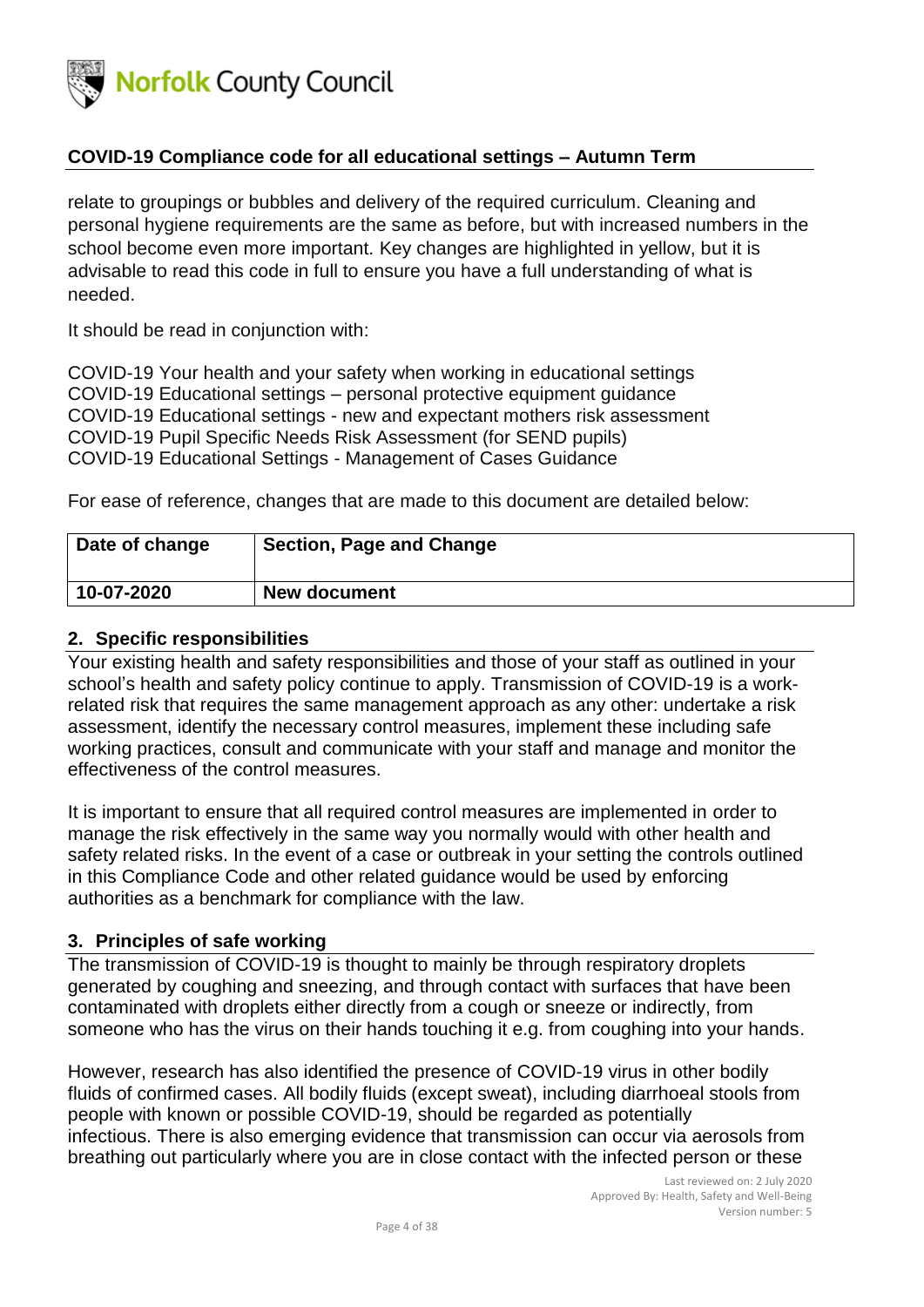

are propelled as a result of shouting, singing or via other means such as musical instruments.

In summary, there are two primary routes by which COVID-19 can be transmitted:

- infection can be spread to people through close contact with infected individuals and respiratory droplets or aerosols generated during coughing and sneezing.
- direct contact with infected tissues, body fluids or indirect contact with contaminated surfaces such as door handles and then touching their own mouth, nose, or eyes.

Current evidence suggests that most people will not be infectious until the onset of symptoms although there is emerging evidence of the significance of pre-symptomatic infectivity. Therefore, for the purposes of contact tracing you will be required to take appropriate action if you have been in close contact with anyone for 2 days before and up to seven days after they have developed symptoms. Evidence suggests that the risk of transmission increases the more often and the longer someone has close contact with a symptomatic person and therefore a close contact is defined as someone you have spent any amount of time in face to face contact with within 1 metre or anyone you have spent 15 minutes or more with, within 2 metres.

The longer you are exposed to an infected person and the closer proximity you have to them the greater the risk of you catching the virus.



Therefore, to limit the spread of the virus we need to minimise the available transmission routes and the time of exposure. This compliance code details how to implement the combination of approaches which are shown in the diagram above. This compliance code takes you through the measures required to achieve this including:

#### **Limiting direct contact:**

- Cohorting staff and pupils to reduce the number of people transmission can occur between;
- Implementing social distancing (keeping 2m distance) as much as is possible both within and between cohorted groups.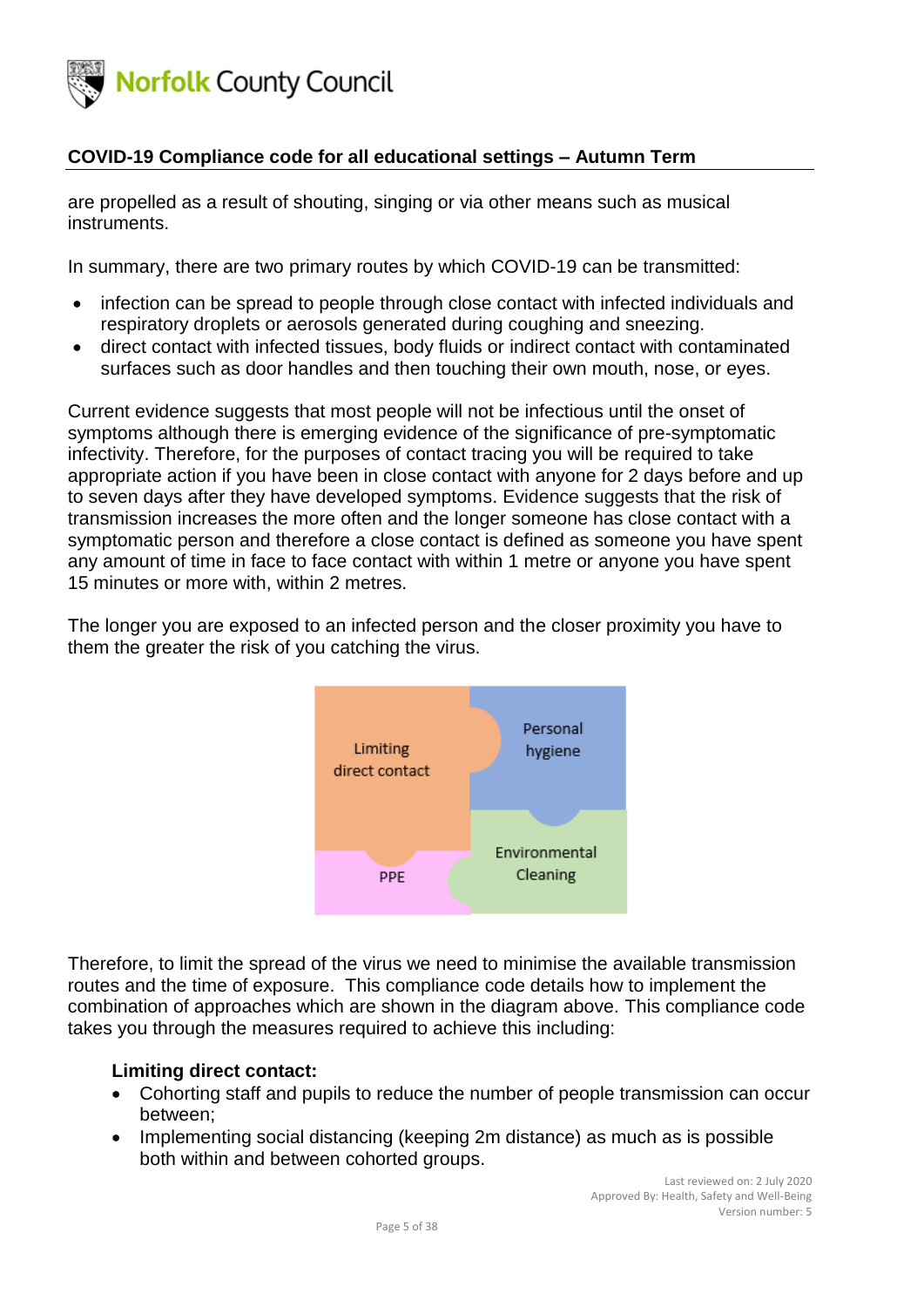

- Working outdoors in in well ventilated areas where possible
- Organising spaces and facilities to support distancing
- Organising activities to support distancing

Everyone applying excellent **universal hygiene measures** at all times and the setting enabling this through the provision of hand sanitiser points, signage, supervision and information.

Enhanced **cleaning** of the premises, equipment and items

**Wearing PPE if required:** For most of us in our roles PPE is not required. That is because all the measures described above will significantly reduce the risk. Using PPE where it is not necessary may mean that we are increasing transmission risk to ourselves and others and may use a scarce resource needed by others working in increased risk roles. Separate guidance on when PPE should be used and how is provided.

#### <span id="page-5-0"></span>**4. Safe working**

#### <span id="page-5-1"></span>**4.1 Management Planning**

Headteachers and managers can communicate powerful signals about the importance and significance of safe working arrangements through their own action. Leading by example will support others to feel they can do the same and that new ways of working are possible. Equally, the development of a positive culture can be undermined through negative behaviour. It is likely that we will need to manage with COVID-19 for some time to come, it is important therefore, for leaders and managers to consider the culture they are setting by the arrangements they put in place to deliver education and learning in a way that is safe and secure for everyone, children, staff and parents.

#### <span id="page-5-2"></span>**Senior Management Team**

In planning how you will extend opening to all pupils at the setting management teams must ensure that:

- Your assessment fully considers the requirements of this compliance code
- The assessment is carried out in conjunction with staff and staff representatives (and pupils where appropriate).
- Arrangements are in place to ensure compliance with the standards that have been set and the control identified through the risk assessment and that regular review of this assessment takes account of feedback, concerns, suggestions and changes in line with updated information from Health, Safety and Well-being.
- Safeguarding arrangements are not impacted as a result of changes to working arrangements.
- The continuity of essential supplies is considered in order to operate safely.
- Governors are involved and are supporting the setting to ensure that actions are completed (further information is provided in the [school governance update\)](https://www.gov.uk/government/publications/school-governance-update?utm_source=a9d22f60-310d-42f0-82ad-e0a481291e09&utm_medium=email&utm_campaign=govuk-notifications&utm_content=immediate)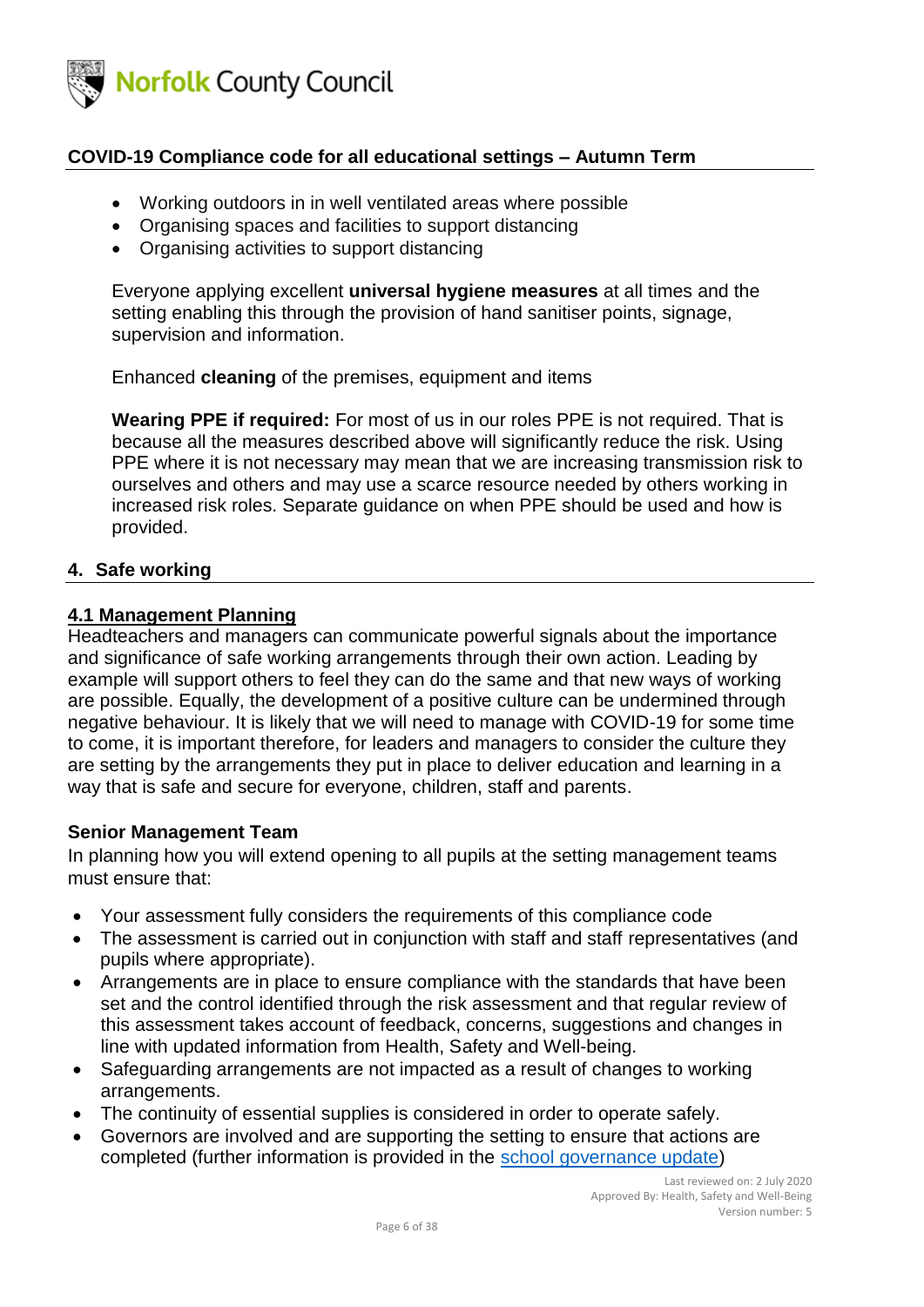

- Accurate records of site users are maintained for 21 days following the COVID-19 Case Management Guidance requirements and settings must publish a GDPR statement on keeping and using visitor records
- COVID-19 Case Management Guidance is implemented.
- All guidance referred to in this compliance code is reflected in your safe working arrangements.
- The Headteacher and Chair of Governors should sign and display the COVID Secure notice in order to confirm that you have carried out the risk assessment:
	- COVID-19 Secure in Primary and Early Years Settings
	- COVID-19 secure in Secondary Settings

Detailed actions required for assessing and delivering safe working arrangements in relation to COVID-19 are detailed in the Risk Assessment Checklist.

#### <span id="page-6-0"></span>**Premises and premises management (including cleaning)**

It is unlikely to be necessary for schools to make significant adaptations to their site or need to acquire additional premises due to the fact that:

- class sizes can return to normal
- spaces used by more than one class or group can be cleaned between use.

Some schools may determine as a result of carrying out their assessment that small adaptations are required, such as installation of automatic door closers to reduce the number of touch points, doorguards to keep fire doors open unless there is an alarm, efficient hand dryers to ensure pupils dry their hands thoroughly after washing their hands, lever taps to reduce the need to touch taps with hands. Any adaptations that can be made that reduce the number of hand contact points and support the improvement of hand or respiratory hygiene are positive steps to supporting infection control. Settings could consider staggering such improvements where time and resources are limited.

All settings will be expected to install hand hygiene points (hand sanitiser) at relevant locations around the site. Research shows that event prompts are an effective means to improve hand hygiene. Further information is provided at 4.3 *Hand cleaning/washing arrangements*

Normal premises management arrangements should be resumed. The requirements of this compliance code must be applied for those activities, for example, managing contractors on site and fire evacuation arrangements.

Activities should be scheduled to avoid times when pupils and staff are using the same areas unless part of the same bubble/group.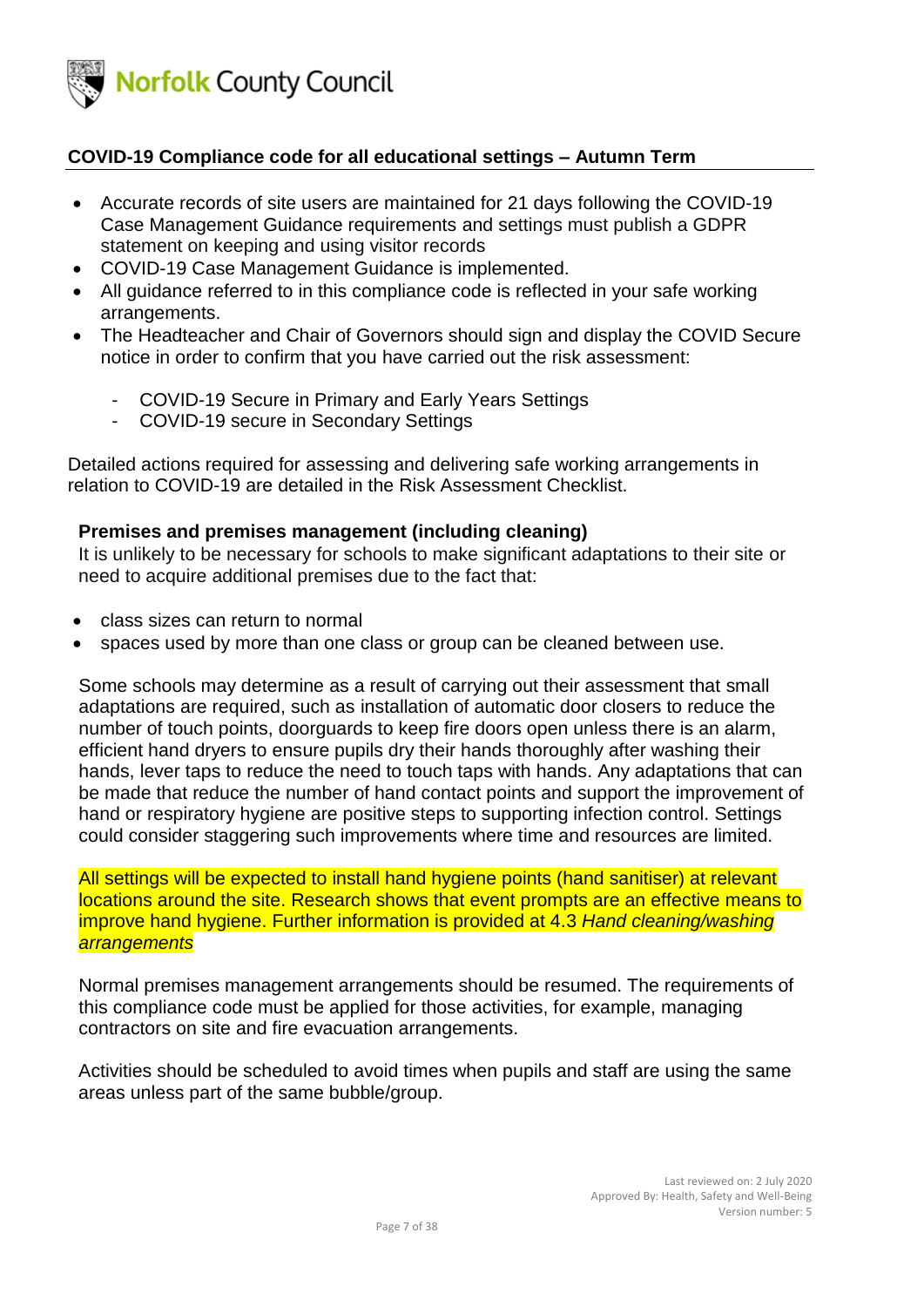

Staff who carry out cleaning activities should be provided with the required cleaning equipment, be familiar with the cleaning and disinfection processes that are now required and have adequate time to carry out tasks effectively.

#### <span id="page-7-0"></span>**Staffing**

Supply teachers, peripatetic teachers and/or other temporary staff can move between schools and must follow the arrangements that are in place for safe working, school leaders must consider how to minimise the number of visitors where possible. This also applies to other temporary staff working in schools such as support staff working on a supply basis, peripatetic teachers such as sports coaches, and those engaged to deliver before and after school clubs.

To minimise the numbers of temporary staff entering the school premises, and secure best value, schools may wish to use longer assignments with supply teachers and agree a minimum number of hours across the academic year.

The use of temporary staff and specialist coaches is permitted however, their work should be arranged so that:

- Short duration, adhoc work is avoided where possible
- They are assigned to consistent groups in the same way as permanent staff are to limit the number of children they interact with. This may mean rearranging coaching timetables to longer rotas than normal
- They follow all requirements relating to infection control

Whilst temporary and other staff can work at more than one setting it is advisable to avoid this where possible. **Remember the more people someone has contact with the more opportunities for the virus to transmit and the greater number of people that may be required to isolate if they were to test positive.** Therefore, if multisite working is necessary it is advisable to leave 48 hours between site visits to reduce the number of close contacts that would be identified through test and trace. In addition, ensuring scrupulous compliance with other infection control measures becomes imperative.

ITT trainees are strongly encouraged, and schools must ensure consistent working arrangements apply.

Teachers and other staff can operate across different classes and year groups in order to facilitate the delivery of the school timetable, this will be particularly important for secondary schools where staff need to move between classes and year groups. However, the wider principles of bubbles outlined above must be applied.

Volunteers may be used to support the work of the school, as would usually be the case. It is important that they are properly supported and given appropriate roles, information and training. The assignment of volunteers should comply with the principles above.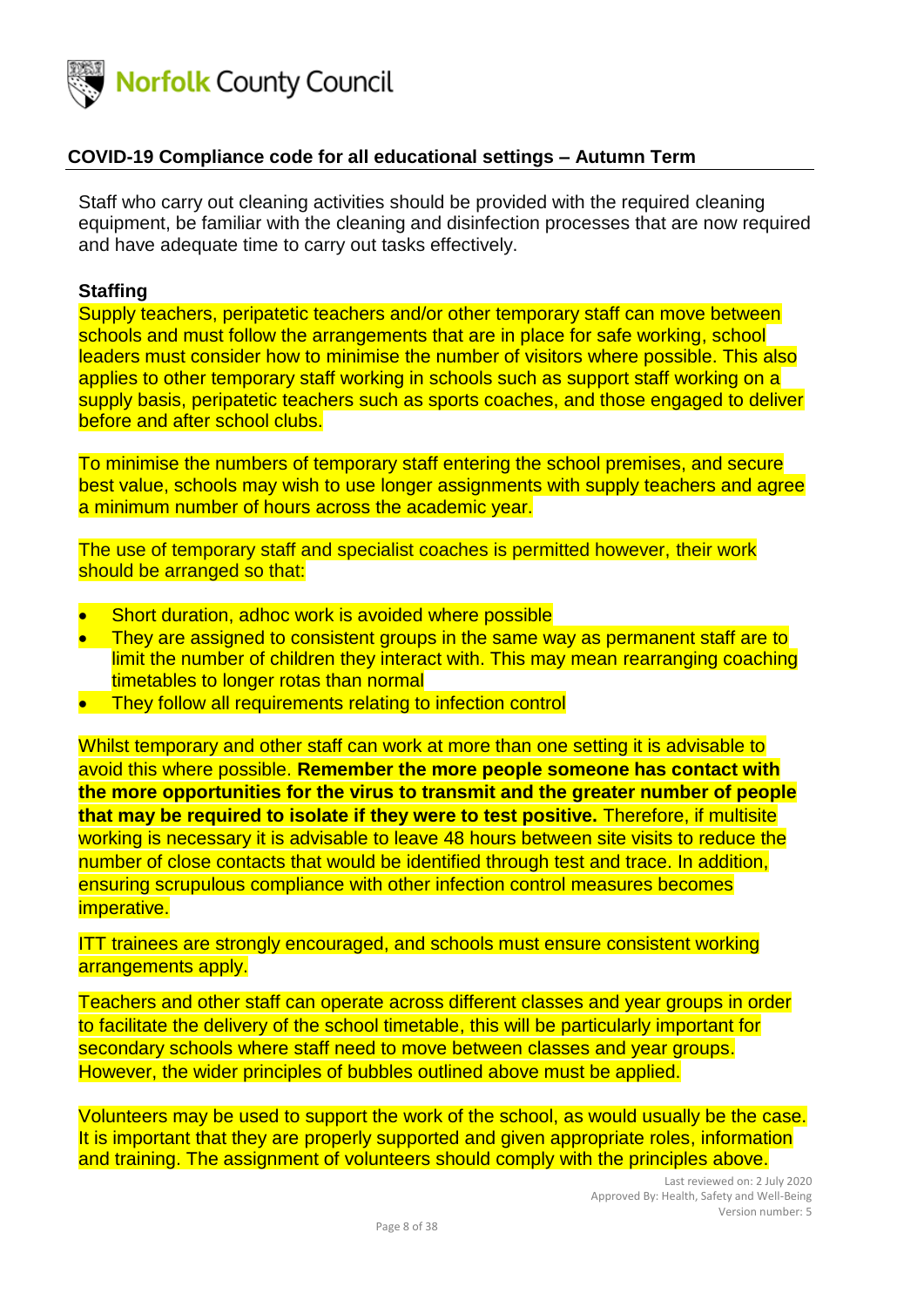

Mixing of volunteers across groups should be kept to a minimum, and they should remain 2 metres from pupils and staff where possible.

It is expected that most staff will attend school. It remains the case that wider government policy advises that those who can work from home should do so, therefore some roles such as administrative and leadership roles should assess what is feasible and appropriate even if on a part time basis.

### <span id="page-8-0"></span>**4.2 Minimise contact, maintain social distancing and activity risk reduction measures**

Separation of people and the use of consistent groups to limit interactions with others will continue to be important in education settings to minimise the possibility of virus transmission. In order to enable all pupils to return to the setting these arrangements will now be applied in a different way than previously. Social distancing will continue to be applied where it is possible to do so within the group and between other groups. Settings should apply the following principles:

- Develop main groups (bubbles) that are the smallest practicable whilst enabling all pupils to return and a full curriculum to be taught. We do this because:
	- This helps to reduce the risk of transmission of the virus. The more people we are in contact with the more likely we will come across the virus, and if you have the virus, the more people you can pass it on to.
	- It minimises the number of people that will need to isolate if someone tests positive.
	- It helps us to identify who needs to isolate more easily if someone tests positive.
- Where necessary, you can create an extended group to accommodate specific activities this may particularly be necessary in secondary settings. The extended group must remain consistent e.g. for wraparound care, specialist teaching, transport needs. (See diagram below) Extended groups could be based on school years or other formal groups already in existence.
- It remains important to minimise contact within groups as well as between groups through distancing measures.
- Where other factors prevent the main group from remaining consistent e.g. school transport limitations, siblings attending wraparound care together not being in the same year group etc, this is permissible, however, this should be avoided as much as possible. (See travel and transport) **Remember, the implications of mixing between groups are an increased risk of transmission and more people needing to isolate as a result of a positive case being identified**
- Where separation within younger groups impedes educational development or impacts on well-being mixing is permitted e.g. for early years development. However, wherever activities can be undertaken maintaining distance without detriment to development or well-being, it should. **Remember, the greater the frequency and**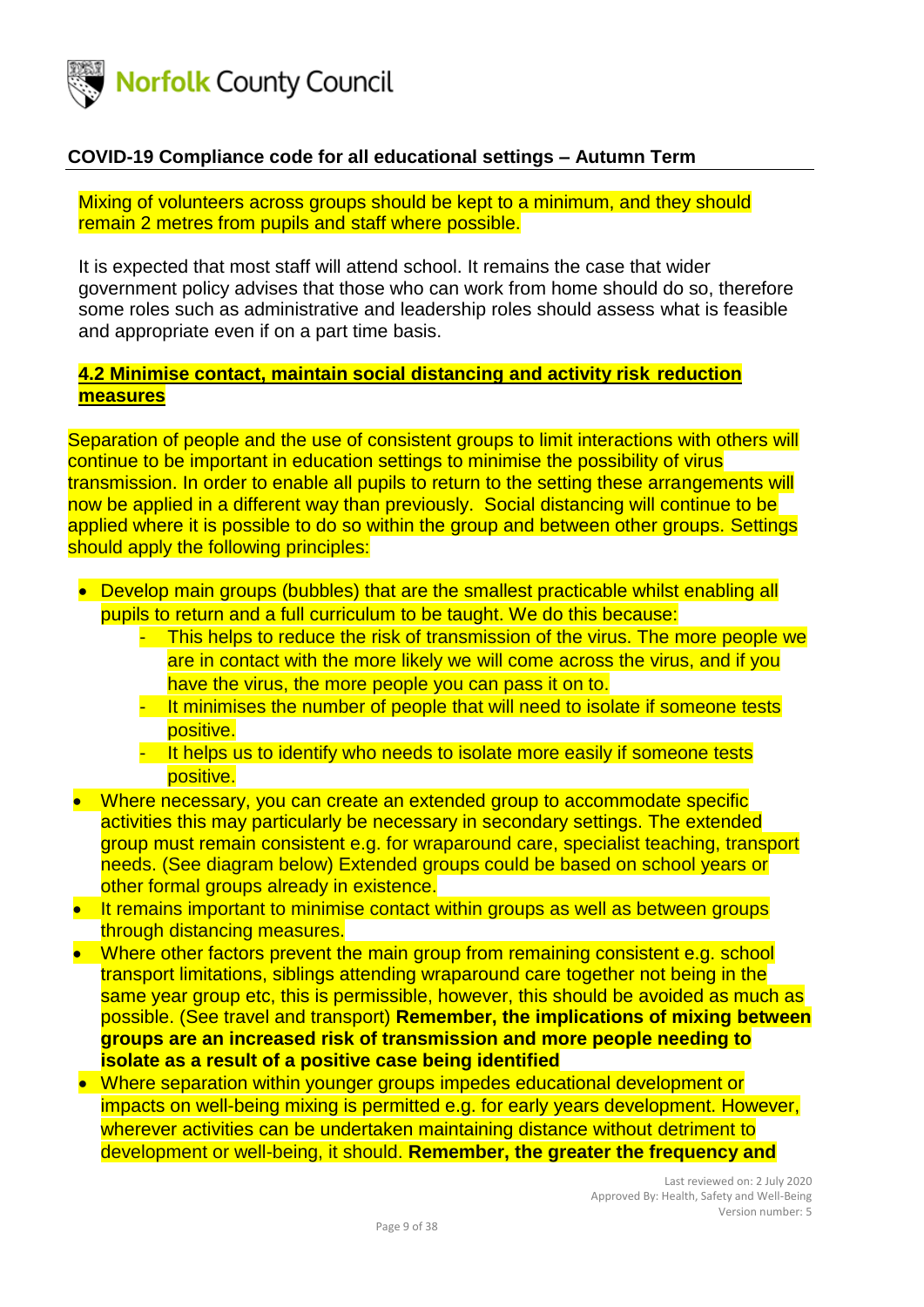

### **length of close interactions the increased risk of transmission and the more important additional infection control measures become.**

• Consideration should be given to reducing the number of children to staff ratio further where possible in order to assist with applying social distancing measures. The circumstances where this should be considered include: when carrying out practical activities such as some secondary curriculum subjects, music, with very young children, because of health conditions or understanding of the children (younger children and those who are not able to follow instruction may not be able to comply with social distancing, the creation of smaller groups will enable the setting to incorporate distancing through designing spaces that achieve more separation).

### The diagram below illustrates how the use of extended groups may work.

In the first example the extended group could be a year group or something similar and the main groups are different subject groups. If a child in main group B tested positive both group B and group A would need to isolate because they are all close contacts of the child. Group C would not initially need to isolate but they would be at increased risk of catching the virus because of their connection to group B through children from group A they take lessons with.

In the second example a child in main group B tests positive, they also belong to travel group A and club group A e.g. for wraparound care, this results in main group B, travel group A and club group A all needing to isolate because they are close contacts. The children in main group A and C that are not part of the extended groups will not need to isolate at this time but are at increased risk of catching the virus.



### <span id="page-9-0"></span>**Specific factors**

• In secondary schools, and certainly in the older age groups at key stage 4 and key stage 5, the extended group should enable schools to deliver the full range of curriculum subjects and students to receive specialist teaching and still remain as small and consistent as possible.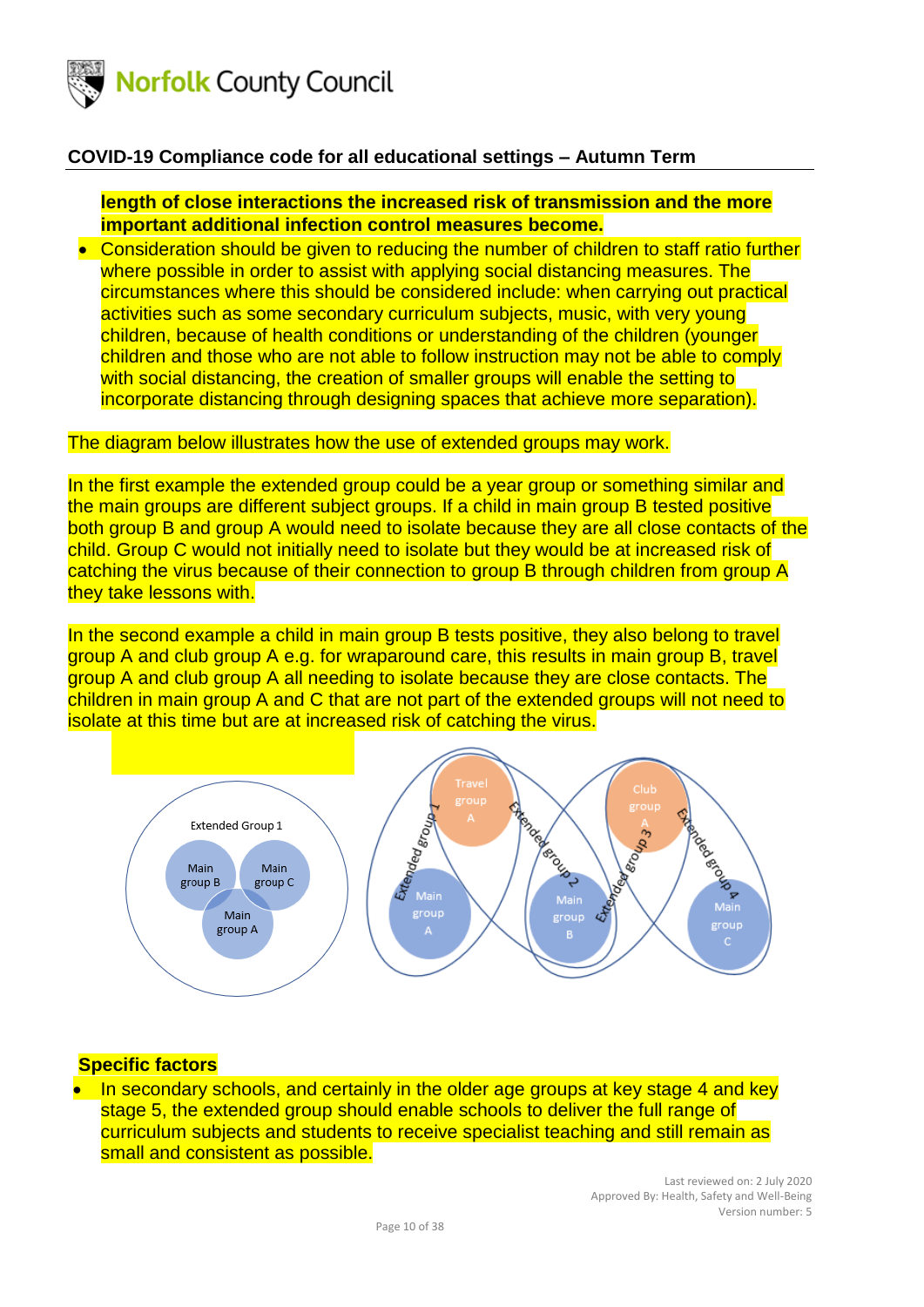

- At primary school, and in the younger years at secondary (key stage 3), most schools are able to implement main groups the size of a full class and only extend groups where absolutely necessary
- Early Years Provision can use normal group sizes. However, groups need to keep apart as much as possible.
- Due to the smaller size of many Alternative Provision settings, and because they are not typically organised by year groups, may wish to adopt whole school bubbles as part of their system of control and in order to best meet the needs of their students.

Particular attention should be paid to the following areas (further details are provided throughout this code):

- Keeping groups static and not mixing with other groups.
- Staggering starting, lesson, break and finishing times as much as possible to prevent transit routes from getting busy and mixing of groups even for short periods. Remember, a close contact is any face to face contact within 1m for any period of time, so pupils stopping for a brief chat in a corridor may be considered as a close contact and could give the virus enough opportunity to pass from person to person. It is recognised that settings that rely on public transport or school transport services may not be able to alter start and finish times as much as other settings. However, settings must still consider how this can be managed to prevent mixing of groups once at the setting and transit routes getting busy.
- Reducing the need for groups to move around the setting e.g. conducting assemblies remotely using technology, lunch being taken in classrooms, using the same classroom for as many lessons as possible. In high schools, where you don't need specific resources for a lesson, teachers should travel to the class rather than the class to the teacher.
- Where classrooms are being used by different groups that are not in the same 'extended group' the teacher should wipe down common touch points with disinfectant wipes between groups e.g. door handles, desks. You do not need additional training or any PPE to use disinfectant wipes
- Members of staff should remain consistent within groups as much as possible. Where members of staff need to be connected to more than one group e.g. for teaching specialist subjects, the other infection control measures must be scrupulously followed i.e. maintaining social distance, hand hygiene. Where these cannot be followed for particular groups of pupils dedicated members of staff must be assigned to that group/individual
- Where wraparound care is provided by external organisations/run separately from the setting, settings should work with providers to maintain consistent groupings between each provision as far as is possible as well as ensuring they are following all other relevant measures outlines in this code.
- how shared spaces will be managed such as toilets, dining halls, playgrounds

By following this compliance code, this approach still brings infection control benefits as it reduces the network of possible direct transmission, even where main groups need to be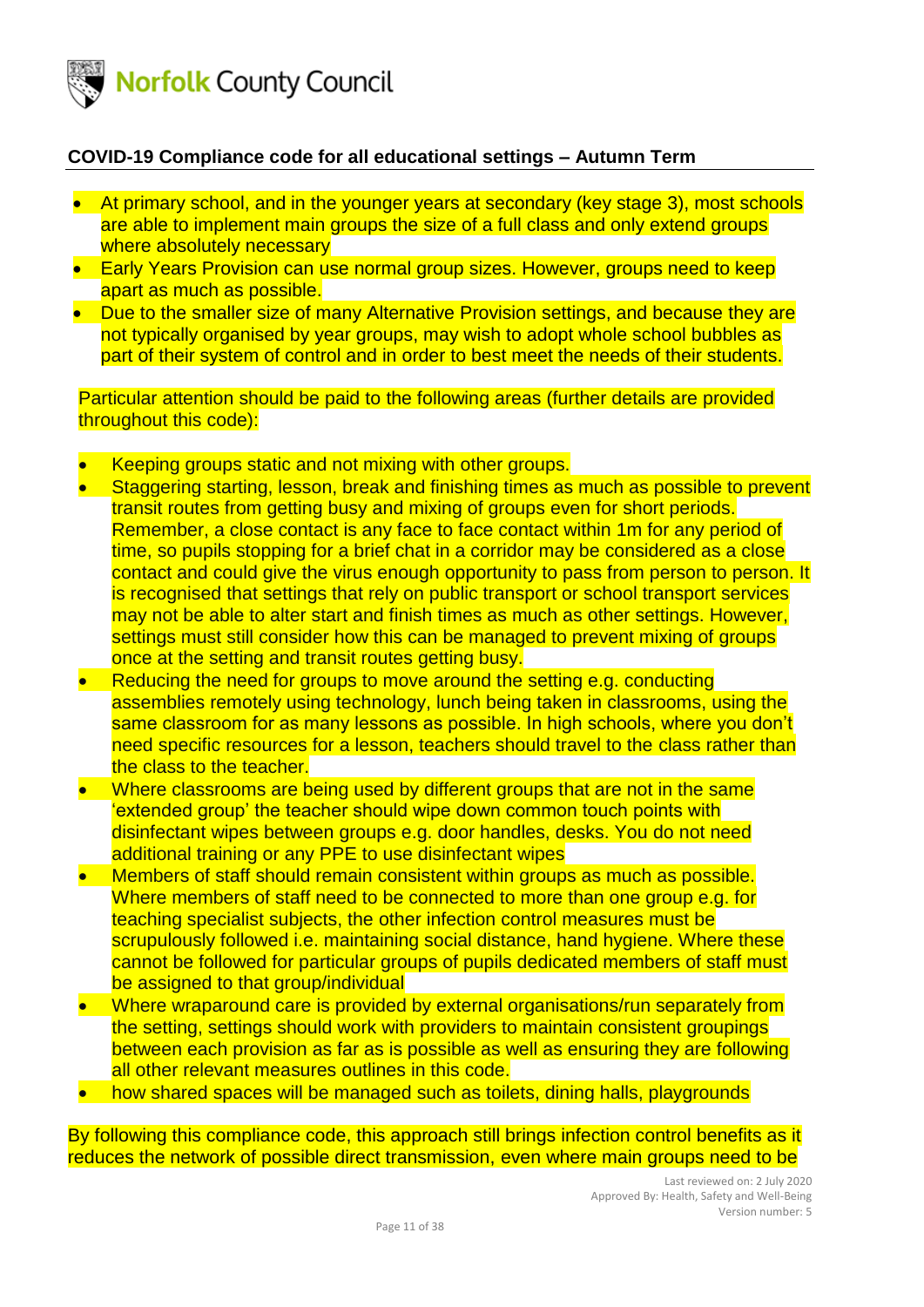

extended and where close contact cannot be achieved all of the time, for example, due to age.

### **Remember, the implications of mixing within and between groups are:**

- This increases the risk of transmission of the virus between people
- More people, staff and pupils will need to isolate for 14 days if someone from the setting tests positive
- It may be difficult to identify who has been a close contact and therefore the virus will have a chance to spread undetected

#### Therefore:

- Children who are old enough must be supported to maintain distance and not touch staff or their peers
- Face to face contact and the time spent within one metre of anyone must be avoided where it is possible.
- Where staff or children cannot maintain distancing (particularly with younger children) the risk must be reduced by ensuring that groups do not mix.

#### *Planned close contact activities*

It is recognised that close contact occurs in Primary and Early Years Settings and may in some instances be necessary in Secondary settings and this is a core principle of reducing the number of contacts a child has through creating smaller groups (of pupils and staff) and implementing the infection control measures described in this document. In addition to those measures, planning should include:

- Considering the hand contact with surfaces such as changing beds, wheelchair, hoists. Ensure that they are cleaned and disinfected before and after use.
- Ensuring that staff increase their level of self protection, performing hand hygiene before and after carrying out the task
- Ensuring that the pupil washings their hands before and after where they are able to or use skin friendly hand wipes before and after.
- Checking that the person does not have symptoms as described in this document.

Please note: where a non-symptomatic pupil already has routine intimate care needs that involve the use of PPE, the same PPE should continue to be used.

### <span id="page-11-0"></span>**Other general measures**

Outdoor spaces lower the risk of transmission and the use of outdoor spaces must be maximised. However, the principles of grouping or bubbles as outlined above also apply when operating in outdoor spaces so groups must be kept apart and social distancing applied.

Large gatherings such as assemblies with more than one group must be avoided.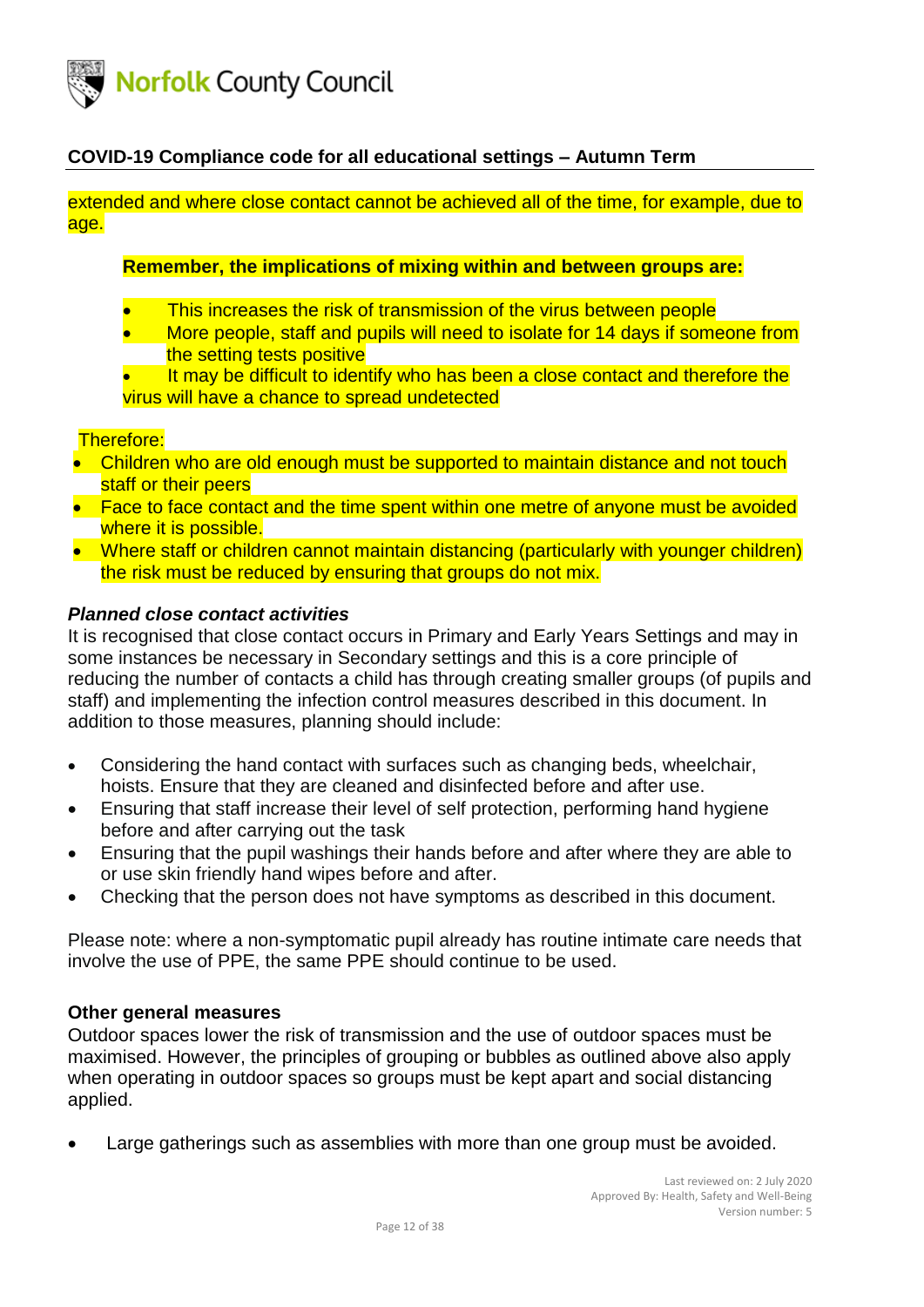

- Movement around the school must be kept to a minimum
- Consideration must be given to staggered break and lunchtimes (and time for cleaning surfaces in the dining hall between groups
- The use shared staff spaces should be minimised, configured to avoid sitting face to face and to achieve social distancing
- Pupils should limit the amount of equipment they bring into school each day, to essentials such as lunch boxes, hats, coats, books, stationery and mobile phones. Bags are allowed. Where they are brought in, they should only be used by that child.
- The allocation of lockers must take into account the assigned groups, so that groups are not compromised when they are being used.
- Where bags are not allowed to be kept at desks/workspaces e.g. science lessons or DT lessons consideration should be given as to how these can be safely stored in a way that won't encourage pupils congregating and touching each other's belongings e.g. use of lockers, bag hooks
- Activities that encourage or cause people to raise their voices or shout must not take place.
- Pupils and teachers can take books and other resources home where necessary for educational and development, although unnecessary sharing should be avoided. The requirements for hand hygiene and cleaning of resources and rotation should apply to these resources.
- Pupils should not share or swap resources and materials including ceasing the marking of each other's books. Where resources do need to be shared this should be restricted to within the consistent groups or thoroughly cleaned between groups. Alternatively, the resources could be quarantined for 72 hours between groups. Consideration should be given to all activities that would previously have utilised shared resources including text books, art, technology, science etc

### <span id="page-12-0"></span>**Measures within the classroom**

When planning educational activities consideration should be given to the physical environment, the type of activities and the equipment and resources needed. Including:

- Consider where you may need to use alternative larger spaces such gyms and halls to accommodate groups
- Encouraging distancing by reconfiguring furniture and chairs to forward facing, unnecessary furniture and objects should be removed where possible.
- The position of the teachers space/desk should also be considered as part of this configuration to support distancing from the class.
- The teaching approach should be modified to keep a distance from children in the class as much as possible, particularly close face to face support (noting that it is understood that this is not possible at all times, which is why hygiene and hand cleaning is so important).
- Where close contact is needed this should be conducted side by side rather than face to face.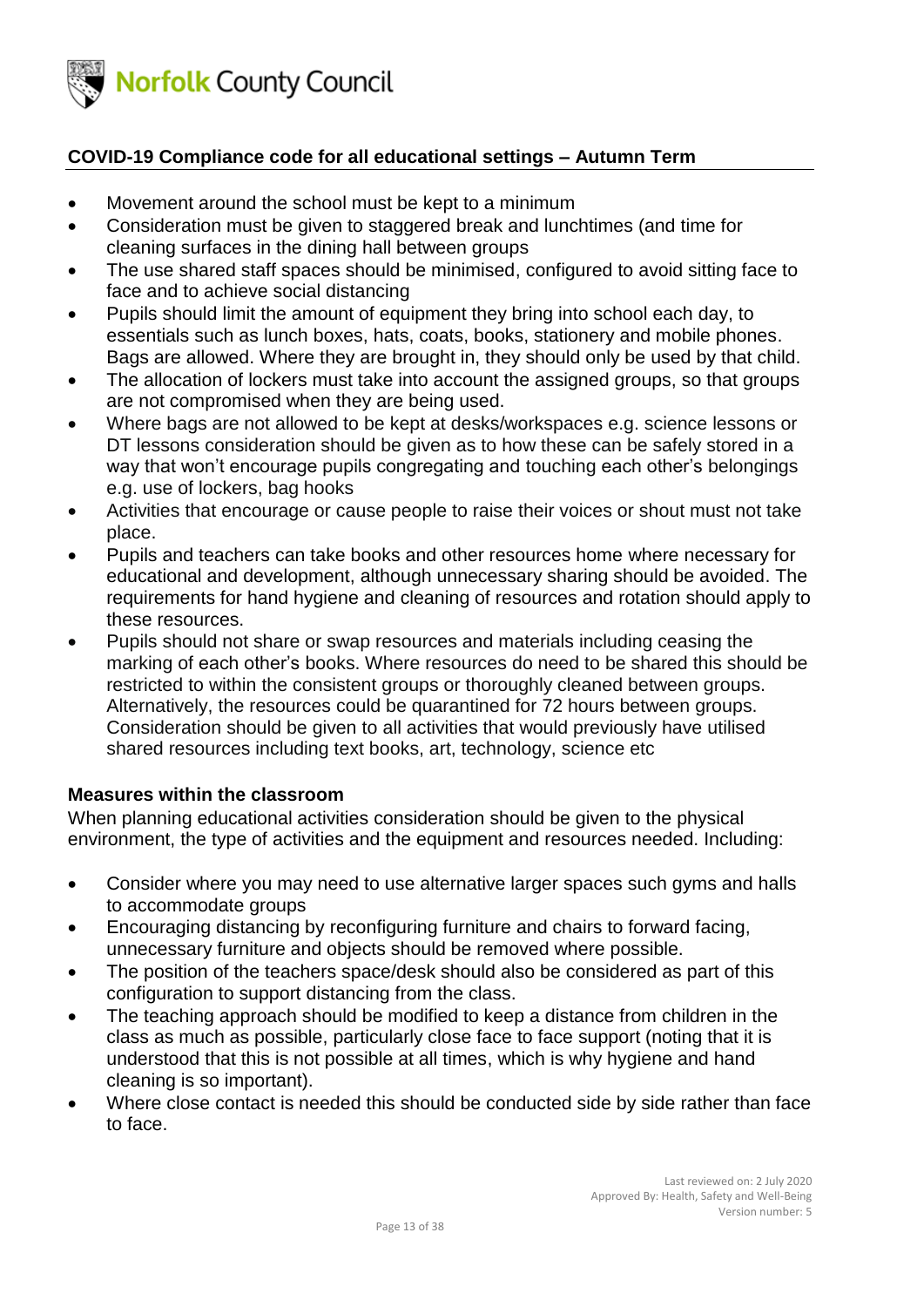

- Avoid calling pupils to the front of the class or going to their desk to check on their work.
- Avoiding using shared resources as much as possible, particularly those used frequently such as pens and pencils as well as limiting those that are taken home.
- Where resources are taken home, they should be stored safely on return for 72 hours before being brought back into recirculation
- Classroom based resources, such as books and games, can be used and shared within the bubble; these should be cleaned regularly, along with all frequently touched surfaces (refer to cleaning and disinfection).
- Children are able to bring toys and other resources in from home but these should be minimised and not be shared with the group.
- Putting in place picking-up and dropping-off collection points for resources rather than passing hand-to-hand
- Consideration should be given as to how pupils enter and exit the classroom. This should be managed to maintain distancing.

**Remember, the greater the frequency and length of close interactions the increased risk of transmission and the more important additional infection control measures become.**

### <span id="page-13-0"></span>**Playgrounds**

The following measures must be implemented for playgrounds:

- Implement signage to identify the maximum number of users for equipment and encourage maintaining distance both waiting for and while using equipment
- Remove or mark off seats to encourage distancing
- Supervise the use of equipment, implementing a time limit for each user to enable other users to take their turn and reduce the possibility of them encroaching on distance space through frustration
- Implement a one-way system around outdoor gym equipment or trim trails
- Consider taking equipment out of use where it is positioned close to other equipment, particularly if it encourages face to face play
- Install hand sanitiser stations near to play equipment and instruct users to utilise this before and after play
- Install bins nearby to encourage use of tissues and appropriate disposal
- Allocate time on the play equipment for each group/bubble
- Clean equipment touch points frequently, preferably between each group's use

#### <span id="page-13-1"></span>**Specialist curriculum considerations**

#### <span id="page-13-2"></span>*Music*

There may be an additional risk of infection associated with singing, chanting, playing wind or brass instruments or shouting even where social distancing is applied. Singing,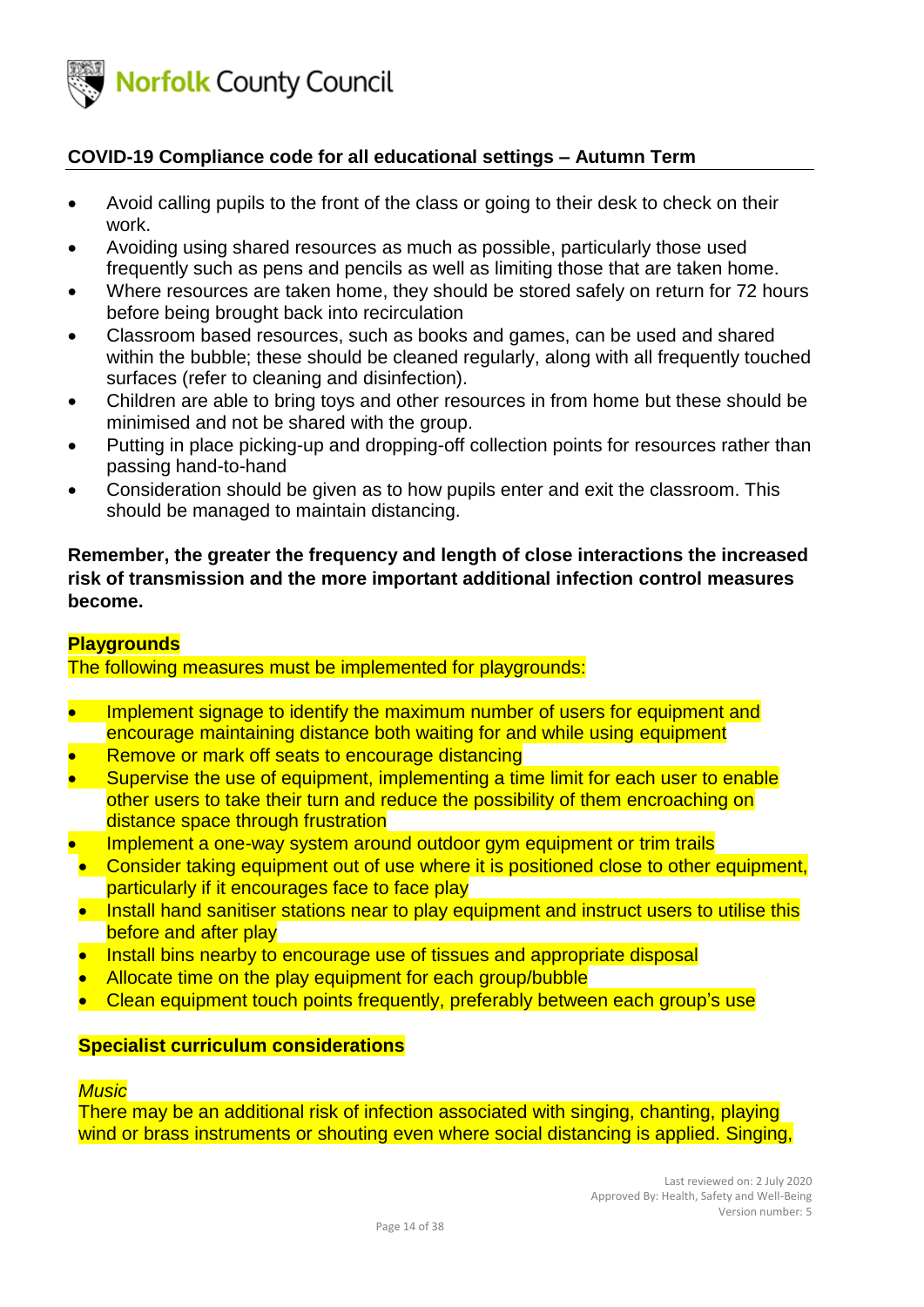

wind and brass playing should not take place in large groups such as school choirs and ensembles, or school assemblies.

Music lessons should be restricted to using recorded music or playing of non-wind or brass instruments unless lessons can be taught in smaller groups not exceeding 15 people as the playing of musical instruments and singing increases the risk of transmission.

Where smaller groups are viable and singing or the playing of such instruments takes place this must ideally take place outside or alternatively in a well-ventilated space; participants must be positioned to maintain at least 2m distance between them (3m is preferable) with no-one directly facing another person. Where the music teacher needs to face the group they shouldmaintain 3m distance.

<span id="page-14-1"></span><span id="page-14-0"></span>*Drama and performances* Performances with audiences must not take place at present.

Activities that involve raised voices or shouting must not take place. Settings may need to consider operating smaller class sizes for drama lessons.

Outside drama must be planned as a first consideration where possible.

In all cases, the following must be applied:

- Increasing hand hygiene and surface cleaning
- Using back to back or side to side positioning
- Maintaining distancing

#### <span id="page-14-2"></span>*Physical activity*

The way in which physical exercise is arranged is particularly important as these activities induce increased breathing rates which increases the risk of transmission. Particular consideration must be given to:

- Maximising the use of outdoor space. Where it is not possible, e.g. due to inclement weather, the largest available, well ventilated spaces must be used.
- No contact sports permitted
- **Prioritisation of low impact activities over high impact**
- Maximising distancing between participants
- Arranging means for collecting, passing on and returning shared resources and equipment to prevent close contact
- Reduce or avoid the use of non-personal kit. Any non-personal kit e.g. bibs must be carefully cleaned between uses.
- Keeping pupils in consistent groups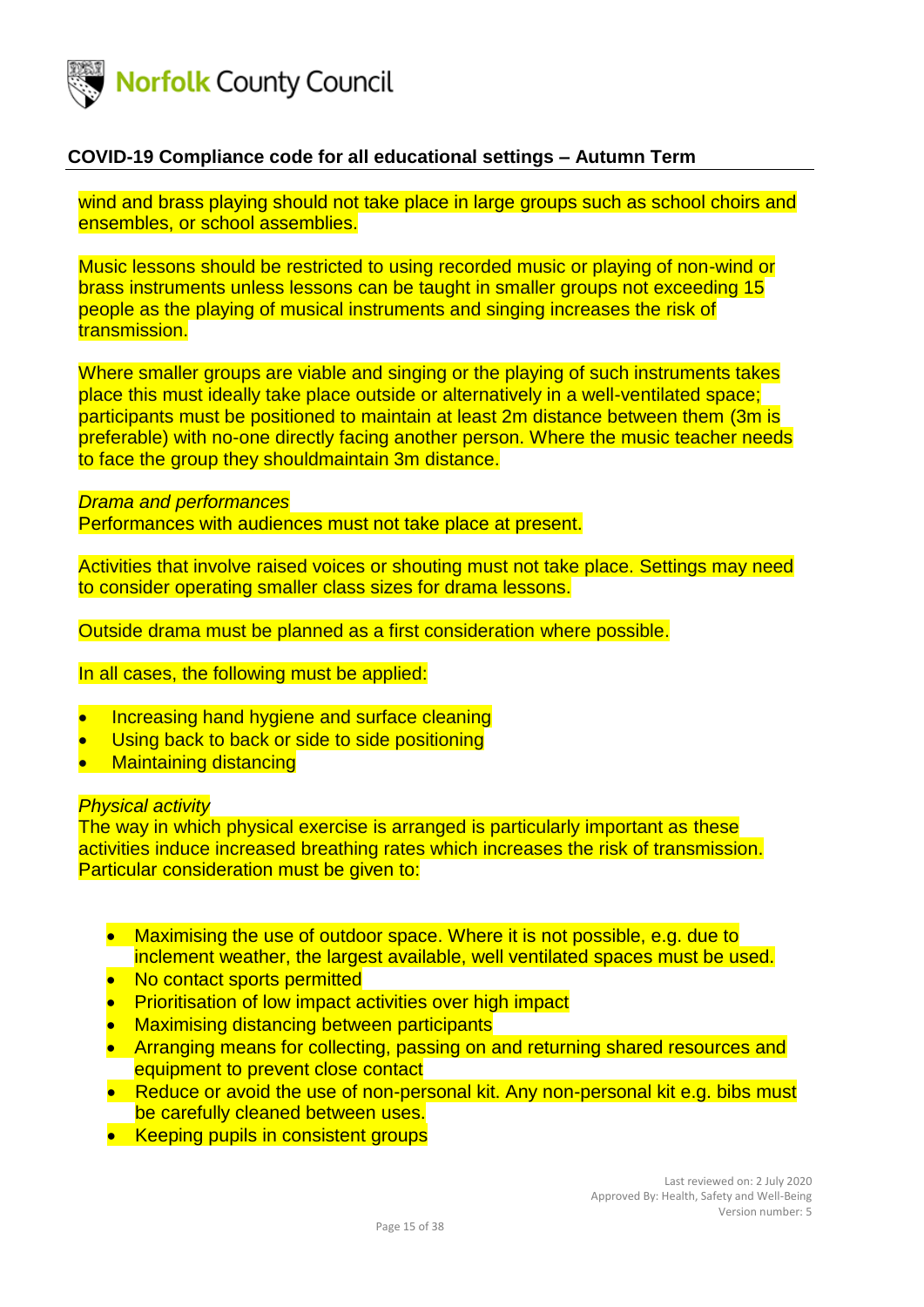

Scrupulous attention must be given to cleaning and hygiene. Sports equipment and touch points must be thoroughly cleaned between each by group as outlined in the *Cleaning and Disinfection* section.

External facilities can also be used in line with guidance for the use of, and travel to and from those facilities. However, a risk assessment must be completed in advance and all the relevant sections of this compliance code considered as part of that. Schools should refer to the following advice:

- [guidance on the phased return of sport and recreation](https://www.gov.uk/government/publications/coronavirus-covid-19-guidance-on-phased-return-of-sport-and-recreation) and quidance from Sport [England](https://www.sportengland.org/how-we-can-help/coronavirus) for grassroot sport
- advice from organisation such as the [Association for Physical Education](https://www.afpe.org.uk/physical-education/wp-content/uploads/COVID-19-Interpreting-the-Government-Guidance-in-a-PESSPA-Context-FINAL.pdf.) and the [Youth Sport Trust](https://www.youthsporttrust.org/coronavirus-support-schools)

Schools are able to work with external coaches, clubs and organisations for curricular and extra-curricular activities where they are satisfied that this is safe to do so. Schools should consider carefully how such arrangements can operate within their wider protective measures (see also staffing).

Activities such as active miles, making break times and lessons active and encouraging active travel help enable pupils to be physically active while encouraging physical distancing.

The use of changing rooms and showering facilities should be avoided where possible. Where they are needed, consider how you can limit use for example, allow PE Kit to be worn on arrival and for the whole day, or part of the day until after the lesson.

Moderations must be made to the changing facilities to ensure social distancing is maintained. This may include limiting the numbers in the space, use of floor markings, planning the management of movement around the space, additional cleaning arrangements etc. Users should use these facilities as quickly as possible.

Swimming Pools guidance is currently being updated and will be provided before the start of term.

#### <span id="page-15-0"></span>*Subjects involving practical activities*

Modify curriculum activities including the way practical activities are carried out and the times they are delivered to support distancing and limit close contact. Particular attention should be paid to:

• Practicals and experiments should be reviewed for appropriateness in the light of the need to keep pupils distanced from each other. Particular thought should be paid to how the use of fume cupboards, Bunsen burners, sinks and other shared equipment/spaces can be managed to prevent close contact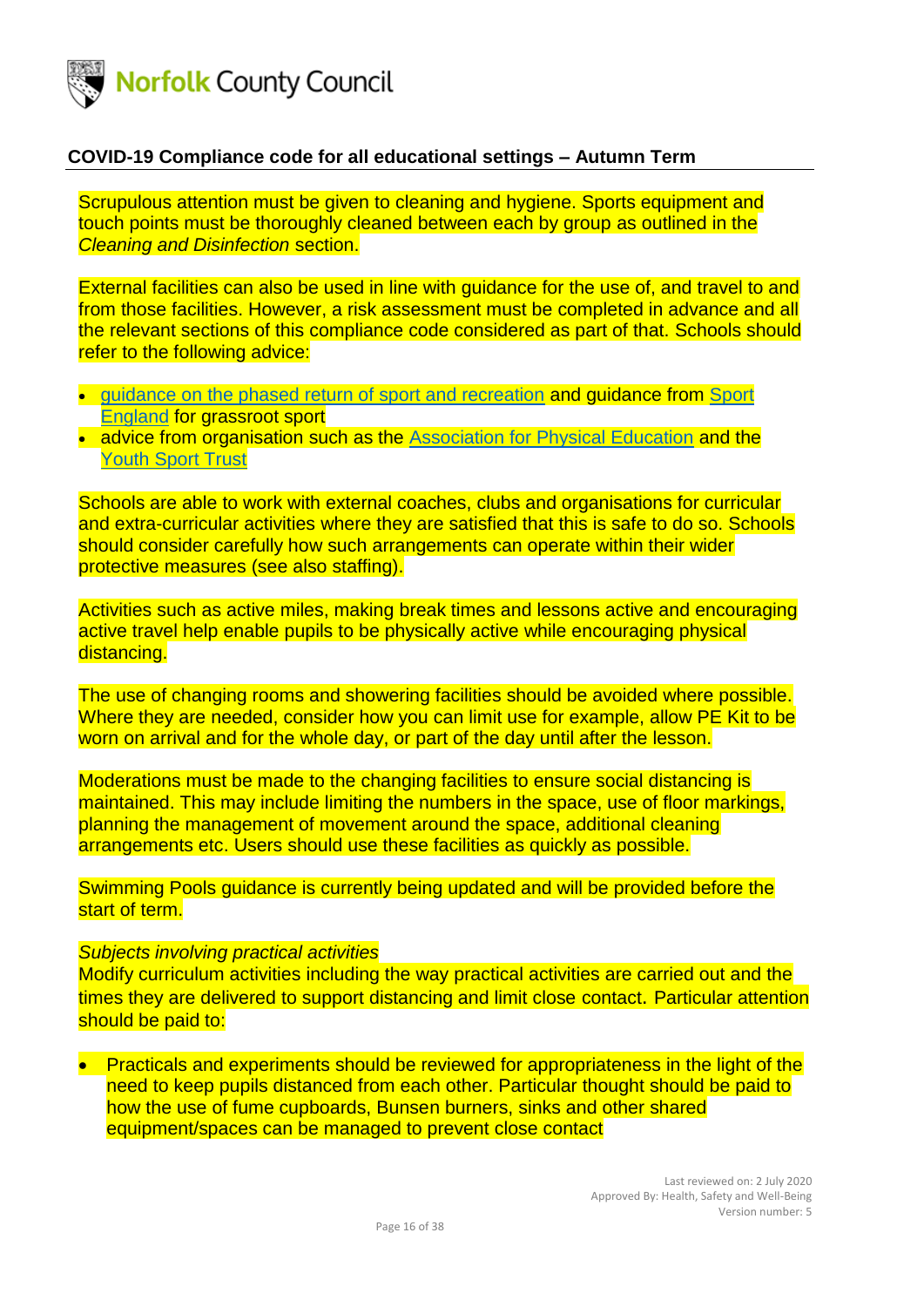

- Settings should consider how they can undertake practical demonstrations without the need for pupils to congregate at the front of the class e.g. technology could be utilised to project the demonstration onto a smart board or screen to aid visibility
- For practical subjects e.g. Design Technology, it is not always safe to maintain social distancing. Therefore, smaller teaching groups should be employed. Where close contact activity is required this must be for the shortest time duration that is safe and practical, the teacher should position themselves next to rather than in front of the pupil, all parties should undertake hand hygiene before (where practical and this doesn't delay safety) and after the interaction.

### CLEAPSS COVID-19 resources and advice, provide further information, for example:

- [Guide to doing practical work in Science](https://cleapss.us11.list-manage.com/track/click?u=a4601cd9dd7567ba7d1c8e848&id=dadeb8ddfb&e=112eac53dc)
- [Guide to doing practical work in DT](https://cleapss.us11.list-manage.com/track/click?u=a4601cd9dd7567ba7d1c8e848&id=ed3170d82c&e=112eac53dc)

#### <span id="page-16-0"></span>**Educational visits**

In the autumn term, schools can resume non-overnight domestic educational visits. These trips should include any trips for pupils with SEND connected with their preparation for adulthood (for example, workplace visits, travel training etc.). This should be carried out in line with protective measures, such as keeping children within their consistent group, and the COVID-secure measures in place at the destination.

Schools should also make use of outdoor spaces in the local area to support delivery of the curriculum. Schools should undertake full and thorough risk assessments in relation to all educational visits to ensure they can be done safely, including checks that the venue you are visiting have implemented appropriate measures. In additional to following your normal assessment process using Evolve (online visits planning an approval system) you must:

- Check that the venue or provider are COVID-Secure via a declaration or Good to Go **accreditation**
- Ensure that the venue has provided you with updated visitor information and briefings, including details of their COVID-19 arrangements
- Check that you are satisfied these arrangements are appropriate. Whilst you will not be close to all the different quidance documents and requirements for different types of venues, the principles that you need to implement in your setting are also relevant for other settings. You can therefore use what you know about infection control requirements to consider if their procedures are appropriate. Specifically:
	- o Do they include measures relating to limiting contact between your group and other visitors?
	- o Do they support you to maintain distances within your group?
	- $\circ$  Do they support good universal hygiene by visitors and staff e.g. hand washing/sanitisation stations?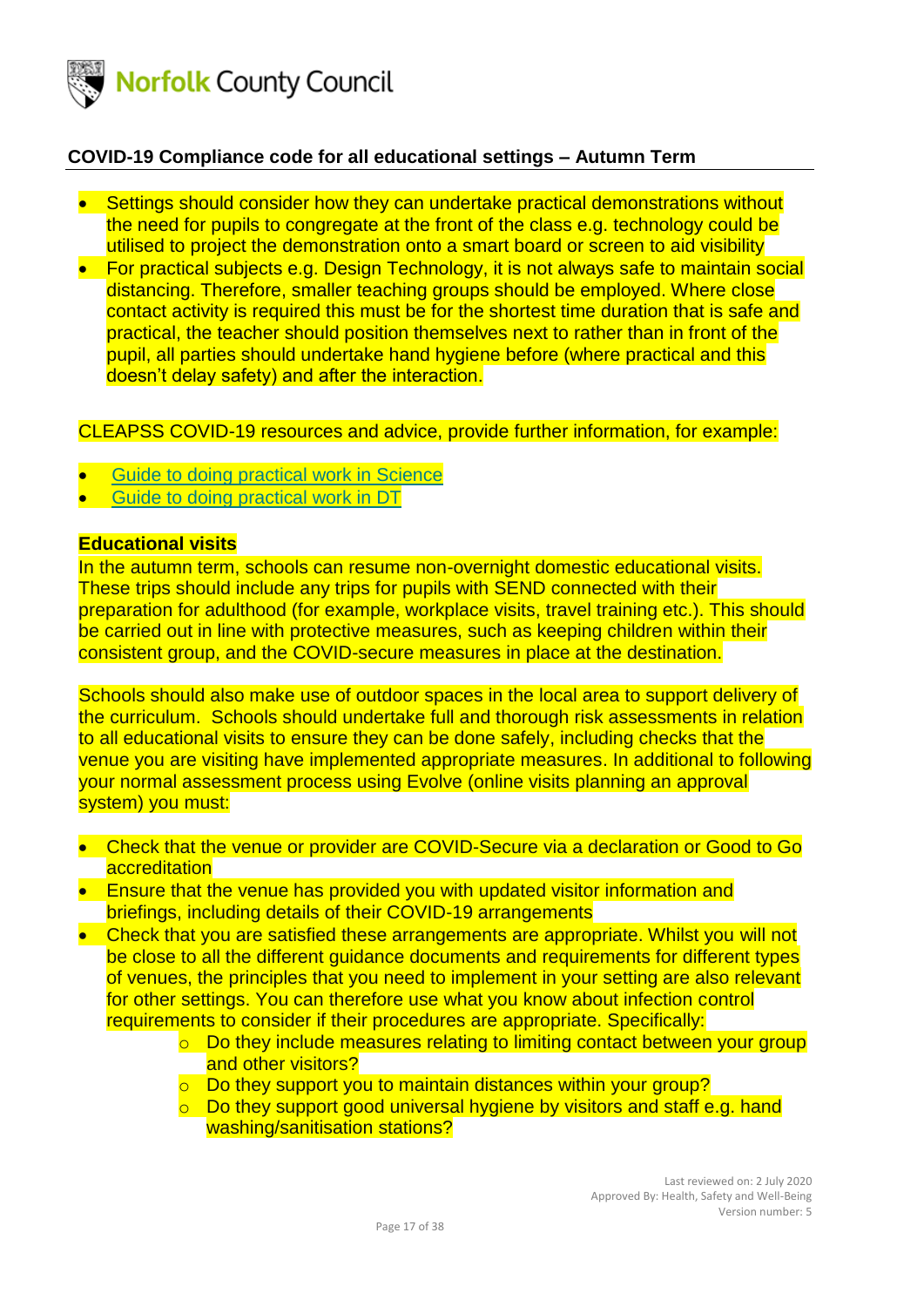

o Do their communications and instructions remind people of the symptoms and ask them to stay away if they should be isolating for any reason?

You may also need to arrange a pre-visit to ensure that visit leaders understand the arrangements and requirements for visiting groups.

Over-night visits and overseas trips must not take place at this time.

### <span id="page-17-0"></span>**Where a pupil attends more than one setting**

Where a child routinely attends more than one setting on a part time basis, for example because they are dual registered at a mainstream school and an alternative provision setting or special school, schools should work together to ensure the approach is consistent and does not compromise the group/bubble.

#### <span id="page-17-1"></span>**Extra-curricular provision**

Schools should consider how this provision will work alongside the requirements of this compliance code, keeping children within their bubbles where possible. If it is not possible to maintain bubbles being used during the school day then setting should create small, consistent groups and implement the following:

- Keeping the groups to no more than 15 children with one or two staff members. Group sizes may need to be smaller than 15 children depending on a number of factors such as age of the children in attendance, size of the premises or the type of activity. These groups do not need to be the same as those created during the school term and can consist of children from different school settings but they should remain consistent for all sessions provided
- Social distancing should be maintained both within and between groups
- Parents and carers should be encouraged to limit the number of settings their child attends, ideally ensuring they only attend one setting consistently
- Parents and carers should be encouraged to attend clubs that are local to them and to walk or cycle to the club or activity
- Where groupings cannot be consistent or static only outside provision should be offered and the group must be limited to up to 6 people including staff members.
- Records must be maintained of all bubbles or groups for 21 days
- Consideration should be given to the types of activities organised in line with this compliance code
- The total number of people permitted to attend the activity whether indoor or outdoor will be limited by the space available to enable social distancing both within and between groups
- Cleaning, hand sanitisation and waste requirements outlined in the compliance code apply to outdoor provision as well as indoor. Particular attention should be applied to touch points such as gates and hand rails, providing hand sanitiser at suitable outside locations and the provision of waste facilities and tissues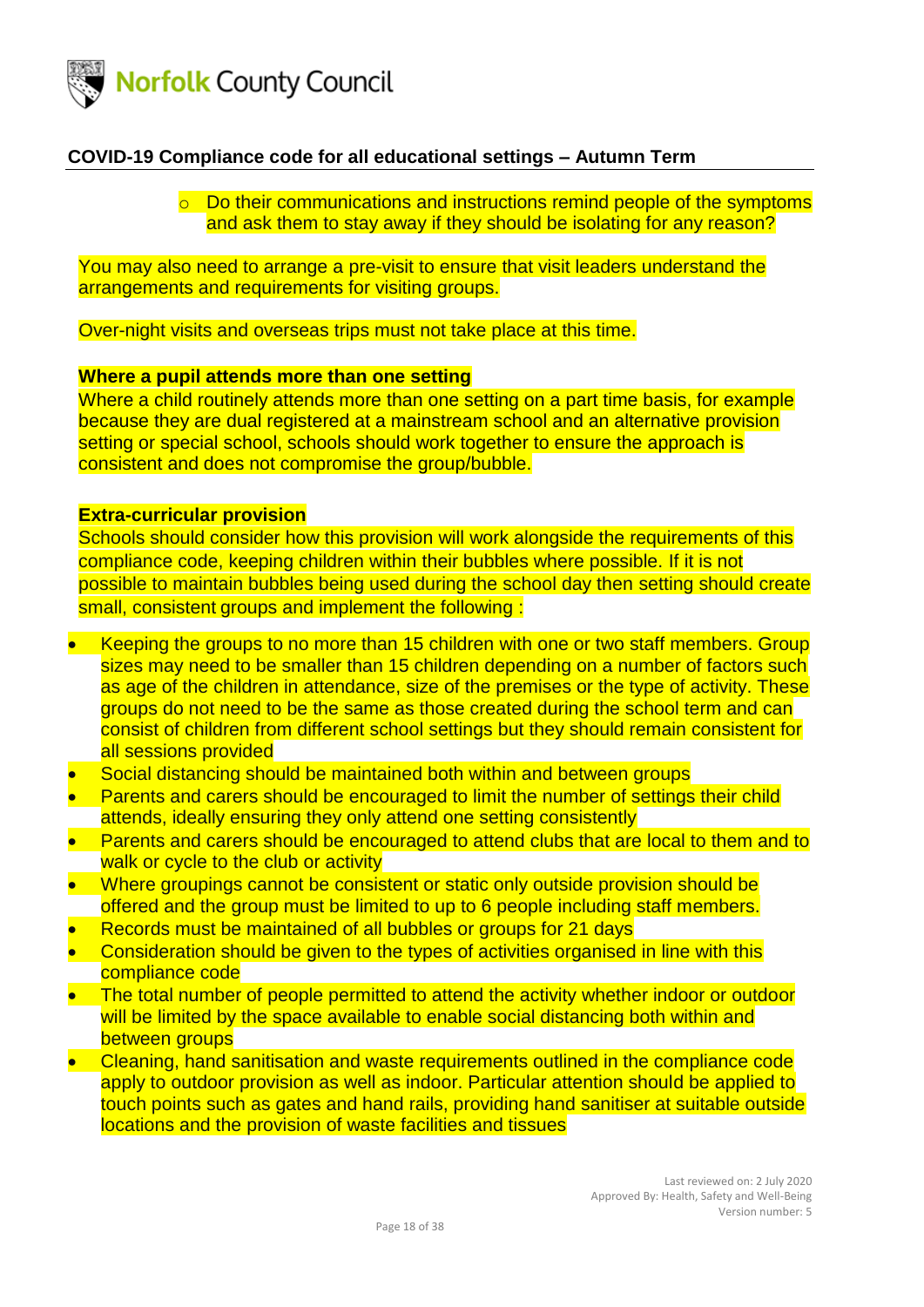

• Access to and use of toilet facilities must be considered. In particular you should limit the number of children using the toilet at any one time, and, where possible avoid different groups using the same facilities at the same time.

Where parents use childcare providers or out of school activities for their children, schools should encourage them to seek assurance that the providers are carefully considering their own protective measures, and only use those providers that can demonstrate this. As with physical activity during the school day, contact sports should not take place and activities that encourage shouting, singing or chanting, or the use of wind/brass instruments in groups should be avoided.

### <span id="page-18-0"></span>**Measures for arriving and leaving**

Assessment must consider how to manage arriving and leaving the setting. Preference must be given to staggering times of arrival and leaving by adjusting start and finish in order to keep groups apart and avoiding rush hour (a staggered start and finish time should not reduce the amount of teaching time and you may need to condense free periods/break time in order to achieve this). Where settings rely on public transport or school transport services they may not be able to alter start and finish times as much as others (see below). However, they must still consider how this can be managed to prevent mixing of groups once at the setting and transit routes getting busy.

Settings may need to supervise entrances at key times in order to provide information and direction to pupils and parents as well as ensure hand sanitiser is used.

Where this is not possible assessment must consider how the site can be safely used during arrival and leaving, following social distancing, hand hygiene requirements and considering the space that is available to do this. Specific consideration must be given to:

- The impact of weather changes e.g. where external queuing will become a significant part of your safety arrangements.
- Providing hand sanitiser stations outside for pupil and visitor use
- The management of reception areas, how social distancing and potential points of contact can be managed hygienically
- The management of deliveries to eliminate close contact e.g. having a pre-arranged drop off point, the delivery driver signing for you
- The way the site is used to reduce contact between site users and ensure other safety risks are not increased for example by changes in traffic management
- Using additional exits and entrancing to support cohorting and reducing mixing of groups
- Arrangements for young children to avoid parents entering the setting where possible including hand over at the threshold, using technology to provide an end of day report rather than meeting with parents etc
- Avoiding gatherings at school entrances during drop off and collection times through communicating arrangements with pupils, parents and carers.
- The use of bike racks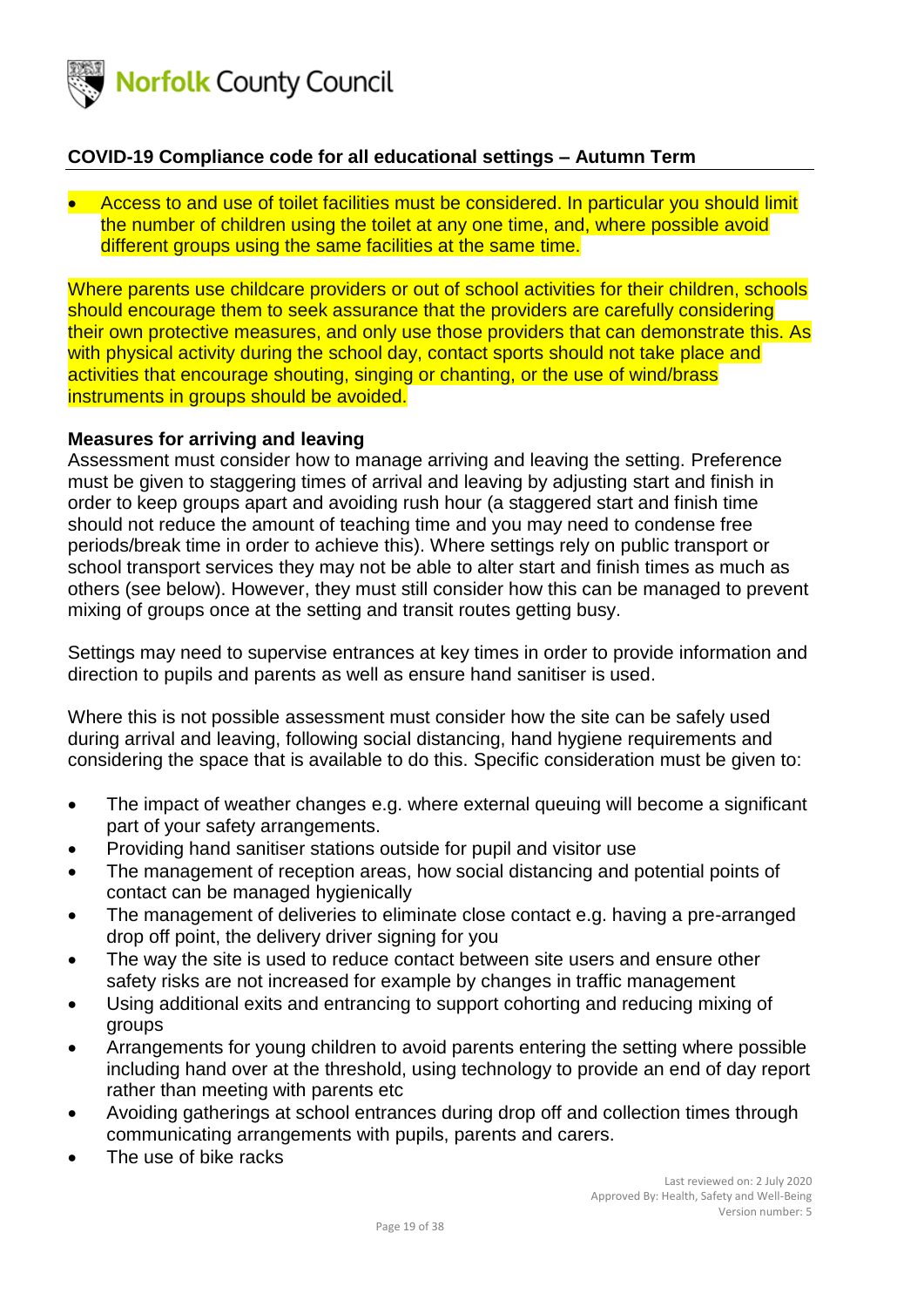

• Particular attention should be given to how the first day of term will be organised with both new and existing pupils supported to follow infection control requirements. You may wish to consider staggering the return to school by welcoming back different year groups/classes on different days to help everyone get used to the new way of operating.

Please refer to PPE and face coverings section for information about face covering removal on arrival.

Please note: Additional precautions, other than handwashing as normal are not needed for handling post or packages, the risk associated with this is very low.

#### <span id="page-19-0"></span>**Transport and travel**

NCC is working with school transport providers to ensure they apply the principles of infection control to their services. Due to the geographical spread of catchment areas in Norfolk it is not possible to reorganise transport services to maintain setting groups/bubbles. This is permissible under the Government guidance and the other measures taken by services and settings will help to mitigate the risks.

It is therefore important that all pupils sanitise their hands before entering the setting. Settings are therefore required to provide sanitising stations and signage to encourage its use at each entrance. Settings may consider the additional measure of supervising entrances in the morning as appropriate to support this. Further information on sanitiser points is provided in hand cleaning and washing.

Please also see information on face coverings.

Schools should encourage parents, staff and pupils to walk or cycle to school if at all possible. Schools may want to consider using 'walking buses' (a supervised group of children being walked to, or from, school), For some families, driving children to school will also be an option.

### <span id="page-19-1"></span>**Visitors**

Settings must continue to minimise the number of visitors to the setting and consider the time at which visits occur so that visitors are separated from staff and pupils. However, there should be no entry restrictions placed on visitors that are required for the purposes of education or safeguarding.

Arrangements must be in place for the management of all visitors. All visits should continue to be by appointment only so that you are able to inform them in advance of the arrangements for infection control including:

• Your expectation of them while they are on the site, which entrances and exits to use, vehicle movement and parking and how you will ensure their safety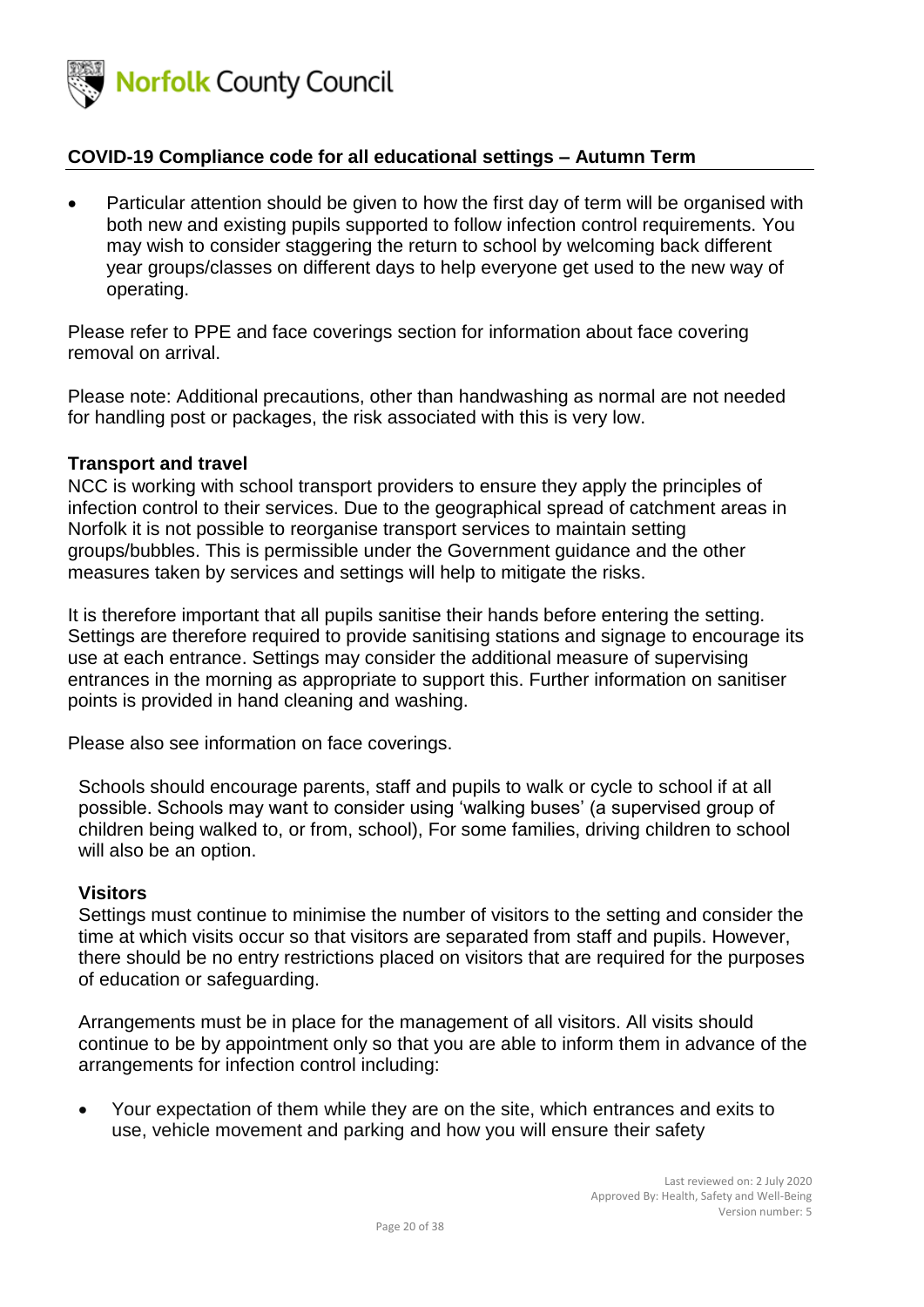<span id="page-20-1"></span>

- Any specific arrangements for example, areas of the premises that are suitable for use, and to not use spaces that are already occupied.
- Action to take if they cannot maintain keep away from others
- To leave the setting immediately if they develop symptoms, not matter how mild.

Visitors must also be provided with further information on arrival and asked to perform hand hygiene before entering the site.

Records of visitors must be maintained for contact tracing requirements as described in the *managing cases guidance*.

#### *Visiting professionals*

Specialists, therapists, clinicians and other support staff for pupils with SEND should provide interventions as usual.

#### *Contractors and other visits not essential to education and safeguarding*

Where visits can happen outside of school hours, they should. Where contractor visits cannot take place outside of school hours e.g. because they cannot be rescheduled or are required to be carried out during the day, an assessment of how social distancing will be maintained must be carried out and agreed in advance.

Parents and carers should only attend the setting where they have a pre-arranged appointment to do so and they have been provided with information about infection control expectations.

Where on-site meetings are required with parents consideration to the location of the meeting, how it will be managed and who will attend must all be considered in line with infection control requirements

All meetings must be managed in line with the requirements detailed under internal meetings and events.

#### <span id="page-20-0"></span>**Movement around the premises**

Passing each other briefly in corridors is not a close contact event, however, the movement of groups should be planned in order to avoid group gathering/mixing. This should include staggering movement times, providing alternative routes (such as outside areas), alternative entrances and exits, one-way circulation and central dividers where appropriate.

Lifts should not be shared, unless the person using the lift requires support. For this reason, lifts should be prioritised to those people who are not able to use the stairs. The use of posters to encourage this may be helpful. Hand sanitiser must be provided for use before and after touching lift controls.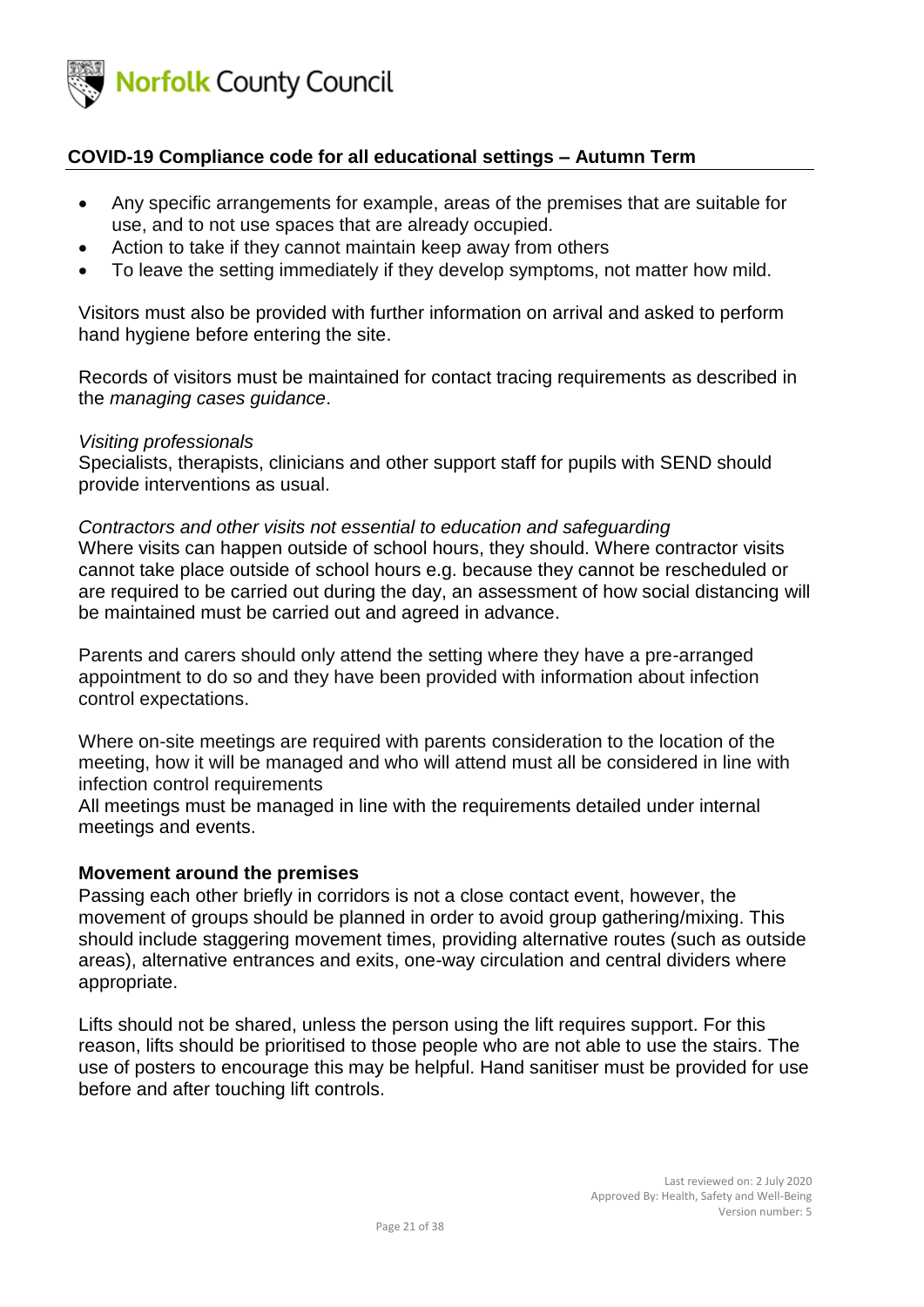<span id="page-21-0"></span>

### **Lunchtime and Breaks**

The way in which lunch provision is organised must be considered in order to not compromise groups or distancing requirements and prevent pupils congregating together. Recognising that available space may cause difficulties consideration should be given to the other spaces available for lunch provision, including classrooms. The use of pre ordering and trolley services should also be considered.

Where you cannot stagger the times of use between groups or use alternative space larger spaces can be partitioned for use by more than one group. Consideration must be given to how the groups will enter and leave the room without compromising the groups.

Distancing should be maintained at lunch times by moving tables and chairs apart. Consideration should be given to how groups will move around the school to access facilities. Separate entrance and exists could be used to facilitate this, or the use of oneway systems.

Staff must continue to apply social distancing within their grouping and not gather with other groups during breaks. The staff areas used for taking breaks must be staggered to prevent group mixing or consideration can be given to using other spaces as staff rooms. Social distancing must still take place during these times and furniture should be arranged to support this. Touch points should be wiped down between use by different groups.

Other considerations include:

- Identification of suitable play activities for break times to support distancing
- How pupils will leave class and break spaces to ensure distancing is maintained
- Applying marking to outside spaces to assist with queues coming back in to the building
- Providing additional staff supervision during break times

#### *Catering*

Kitchens will be fully open from the start of the autumn term and normal legal requirements will apply about provision of food to all pupils who want it. Arrangements must comply with [guidance for food businesses on coronavirus \(COVID-19\)](https://www.gov.uk/government/publications/covid-19-guidance-for-food-businesses/guidance-for-food-businesses-on-coronavirus-covid-19).

Where catering services are contracted, the school must ensure that their activities are COVID-19 secure and consider additional aspects such as:

- how essential deliveries are received at the setting
- assessing how food is collected by pupils.

Where the setting provides this service directly, they must assess this activity in line with those requirements.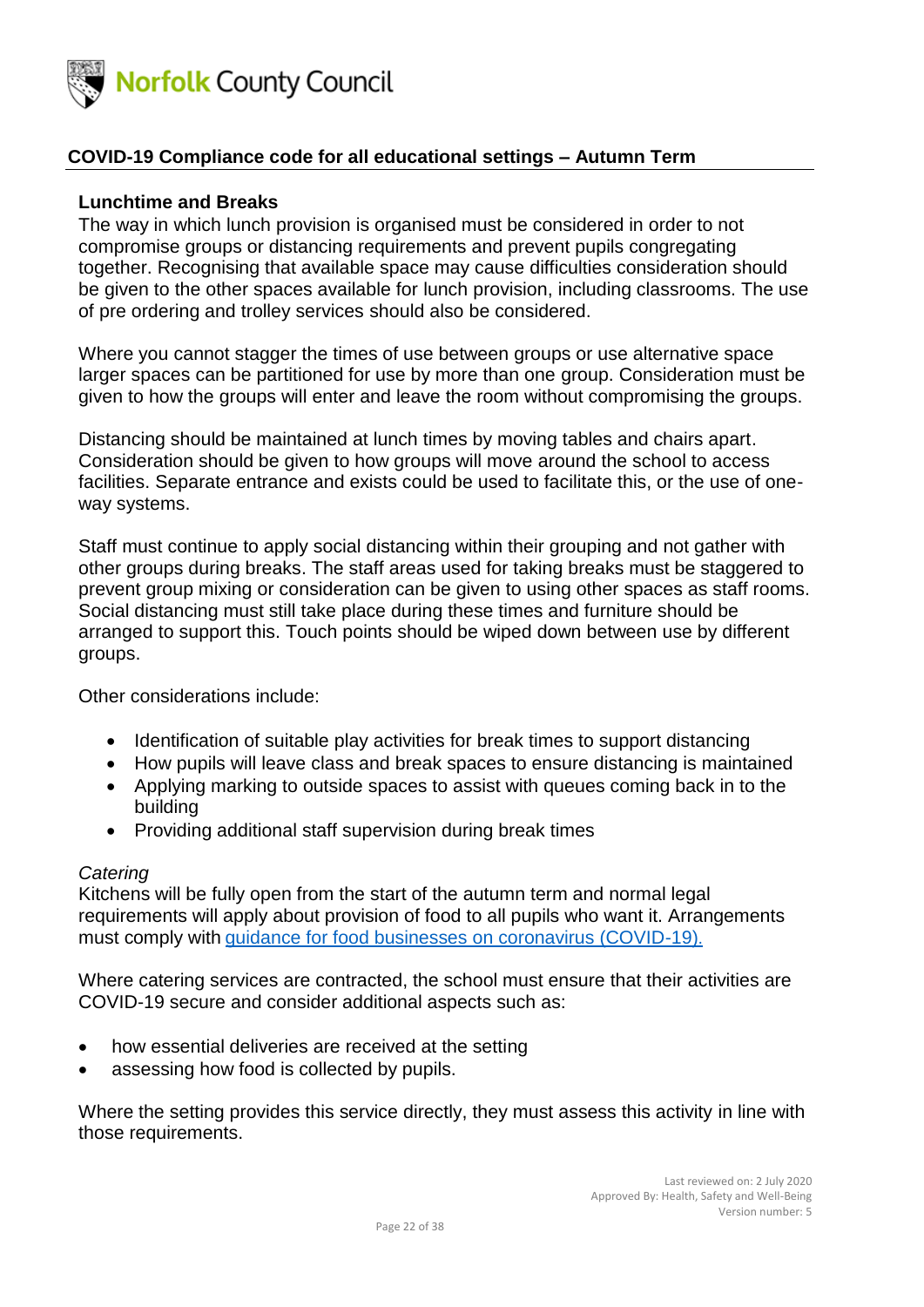<span id="page-22-1"></span>

### **Increasing ventilation**

You should consider how to increase ventilation and air flow in buildings and schools operated transport to ensure that a fresh air supply is consistently flowing through. Consideration should be given to:

- Opening doors and windows where possible and safe to do so.
- Installing alarm activated door openers to keep fire doors open and encourage air flow. Where you do not have an electrical supply near doors you may be able to install battery operated doorguards.
- Where installed, reviewing the setup of your air conditioning system to maximise the intake of fresh air. Fresh ventilation systems can operate as normal, but recirculating air systems may require adjustments to increase fresh air flow.
- Where systems serve multiple buildings or are fully recirculating, advice should be sought from HVAC engineers.

Ensure that ventilation systems are maintained, following manufacturers instruction

#### *The use of fans*

There is no current research to suggest that fans aid transmission of COVID-19 but some staff may be concerned about their use. However, for some individuals fans are important to aid body temperature regulation. It is therefore, recommended that if anyone wishes to use a fan in a shared space that discussion takes place with the staff who also use that space. Where fans are needed in classrooms and other educational areas a decision should be made by the Headteacher in conjunction with staff. Where it would help to alleviate concern, they can be placed near to an open window to draw in fresh air, where windows can be opened and/or they can be placed close to the individual user to ensure they don't create nuisance draft to others.

### <span id="page-22-0"></span>**Toilets and handwashing facilities**

You will not need any additional toilet facilities to support infection control. You must however consider how you will manage toilet facilities to reduce mixing of groups, the formation of queues (unless distancing is in place), pupils gathering etc. Pupils should be informed on the expectation on the use of toilet spaces including giving other people space at urinals and wash hand basins. You may find the use of floor markings and signage useful prompts. The times of use should be staggered where possible.

Settings should review the facilities available for hand washing and drying. In order to reduce contact points consideration should be given to replacing traditional taps with easy operating lever taps. Hand dryers should enable people to dry their hands quickly, fully and effectively/ Where this is not the case consideration should be given to replacing dryers or providing paper towels. Settings could consider staggering such improvements where time and resources are limited.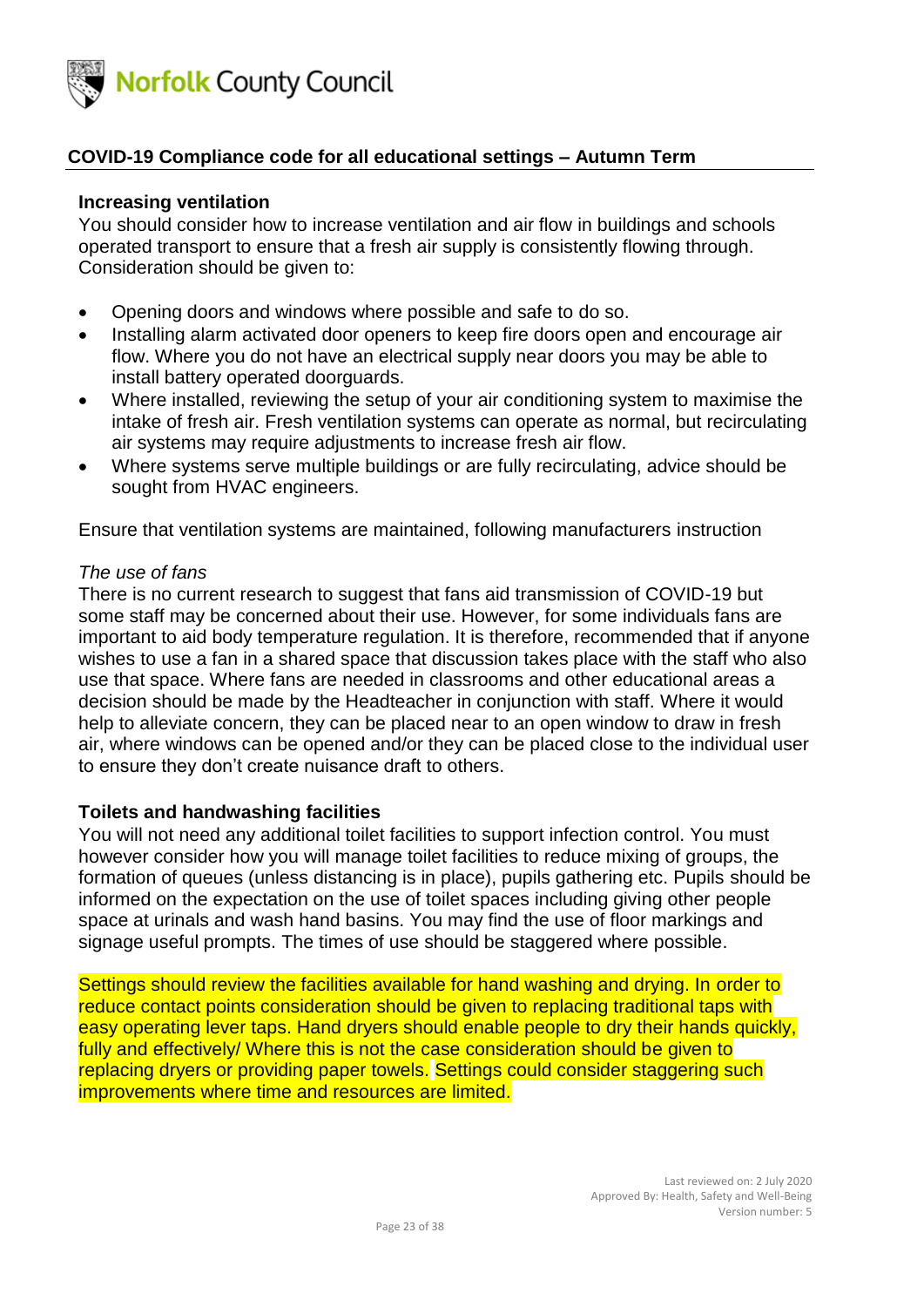

#### **Personal protective equipment (and face coverings)**

The majority of staff in education settings will not need additional PPE beyond what would normally be worn. PPE will be required in a small number of cases, where:

- a pupil becomes ill with symptoms at the setting, and a distance of 2 metres cannot be maintained
- first aid is being provided in close contact

#### *Face coverings.*

Face coverings are not recommended for use in education settings as the control measures in place such as consistent groups, enhanced cleaning and personal hygiene are adequate to significantly reduce the risk. Face coverings inhibit communication and education. If not used properly they increase the risk of transmission rather than reducing it.

Settings must put in place arrangements for safe removal of face coverings on arrival at the setting. This must be communicated to pupils and staff. This will include the following:

- The wearer must not touch the front of their face during use or when removing the face covering.
- They must bring a bag or other suitable receptacle with them to place the covering in or dispose of it in a bin.
- They must perform hand hygiene on arrival at the setting and after removing their face covering.

#### <span id="page-23-0"></span>**4.3 Universal hygiene**

Universal hygiene measures consist of 3 main elements: cleaning and disinfection of the setting, equipment and items; hand cleaning and washing arrangements; and respiratory hygiene arrangements.

#### <span id="page-23-1"></span>**Cleaning and disinfection**

| Cleaning            | A process that physically removes contamination using<br>detergent (such as visible dirt) this helps to remove germs<br>(bacteria and viruses) so lowers the number of germs on a<br>surface but does not necessarily kill them.                                                                                                                                                                                                                                                          |
|---------------------|-------------------------------------------------------------------------------------------------------------------------------------------------------------------------------------------------------------------------------------------------------------------------------------------------------------------------------------------------------------------------------------------------------------------------------------------------------------------------------------------|
| <b>Disinfection</b> | A process that kills germs on the surface they touch. To be<br>effective disinfectant needs to be used on a clean surface<br>unless it is a combined product. Disinfectants have a calculated<br>contact time. This is the time it takes for the disinfectant to be<br>effective at a particular concentration. There are a number of<br>different active ingredients in disinfectants but chlorine based<br>disinfectants are known to be highly effective for the majority of<br>germs. |
| Sanitiser           | Sanitisers have combined cleaning and disinfecting properties.                                                                                                                                                                                                                                                                                                                                                                                                                            |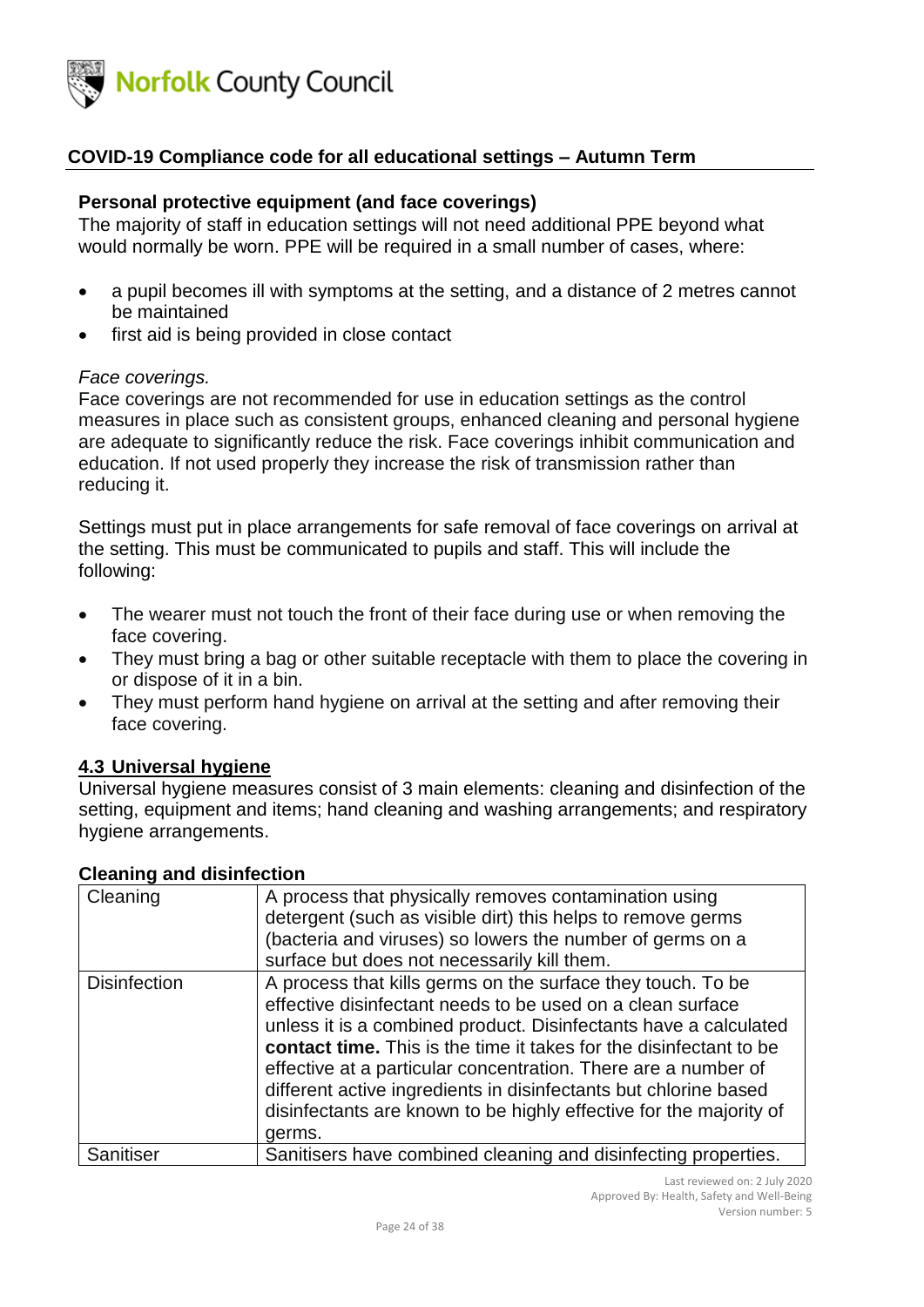

|            | They need to be used twice, firstly to clean and then to disinfect.                                                                                                                                                                                                                                                                              |
|------------|--------------------------------------------------------------------------------------------------------------------------------------------------------------------------------------------------------------------------------------------------------------------------------------------------------------------------------------------------|
| Deep clean | This term is often used to describe a more thorough cleaning<br>and disinfection regime, where all contact surfaces and soft<br>furnishings are both cleaned and disinfected. Deep cleans are<br>usually associated with outbreaks of infectious diseases<br>associated with a particular location and help break the cycle of<br>the infection. |

The enhanced cleaning and disinfection routine you implemented during the summer term will need to continue into the autumn term. Noting that COVID-19 can spread by picking up the virus from hand contact surfaces, this enhanced regime will be an important part of your infection control strategy. This will include the need to continue to clean equipment and resources more than prior to the COVID-19 outbreak.

As babies and young children are not be able to follow all of the handwashing and personal hygiene measures (keeping hands away from face and others), and physical distancing is not possible with this group, relevant settings will need to pay particular attention to cleaning and disinfection. Cleaning and disinfection in these settings will need to occur more frequently (several times a day) with particular regard to hand contact surfaces.

Similarly, in secondary settings, where the ability to maintain small groups is more difficult, and children are likely to move around the setting much more than in primary settings, ensuring hand contact surfaces are cleaned regularly throughout the day will be important. Teaching staff should be provided with disinfectant wipes to enable them to clean contact points in their classrooms between groups/classes.

Staff who carry out general cleaning roles should be assured that they are not at any increased risk while they are undertaking their general duties wearing their normal personal protective equipment. The following principles apply:

- Always follow the instructions for cleaning products and disinfectants to ensure it is effective It is important to ensure that all of the surface has disinfectant applied and not to wipe items dry before the required contact time has been achieved.
- All touch points that are fixed to the premises (inside and out) should be identified and disinfected on a twice daily basis (more frequently for Early Years settings) (for example: door handles, handrails, gate latches), consider areas were you may wish to clean more frequently, for example, where pupils may find it difficult to maintain personal hygiene, toilet facilities and frequently touch shared items on the premises.
- Items of equipment such as hoists, physiotherapy equipment and first aid boxes must be disinfected after use.
- Items that are difficult to clean and disinfect should not be shared or should be taken out of use for a period of 72 hours before allowing others to use.
- Resources and equipment that are shared between classes or bubbles, such as sports, art, science and outdoor play equipment should be cleaned and disinfected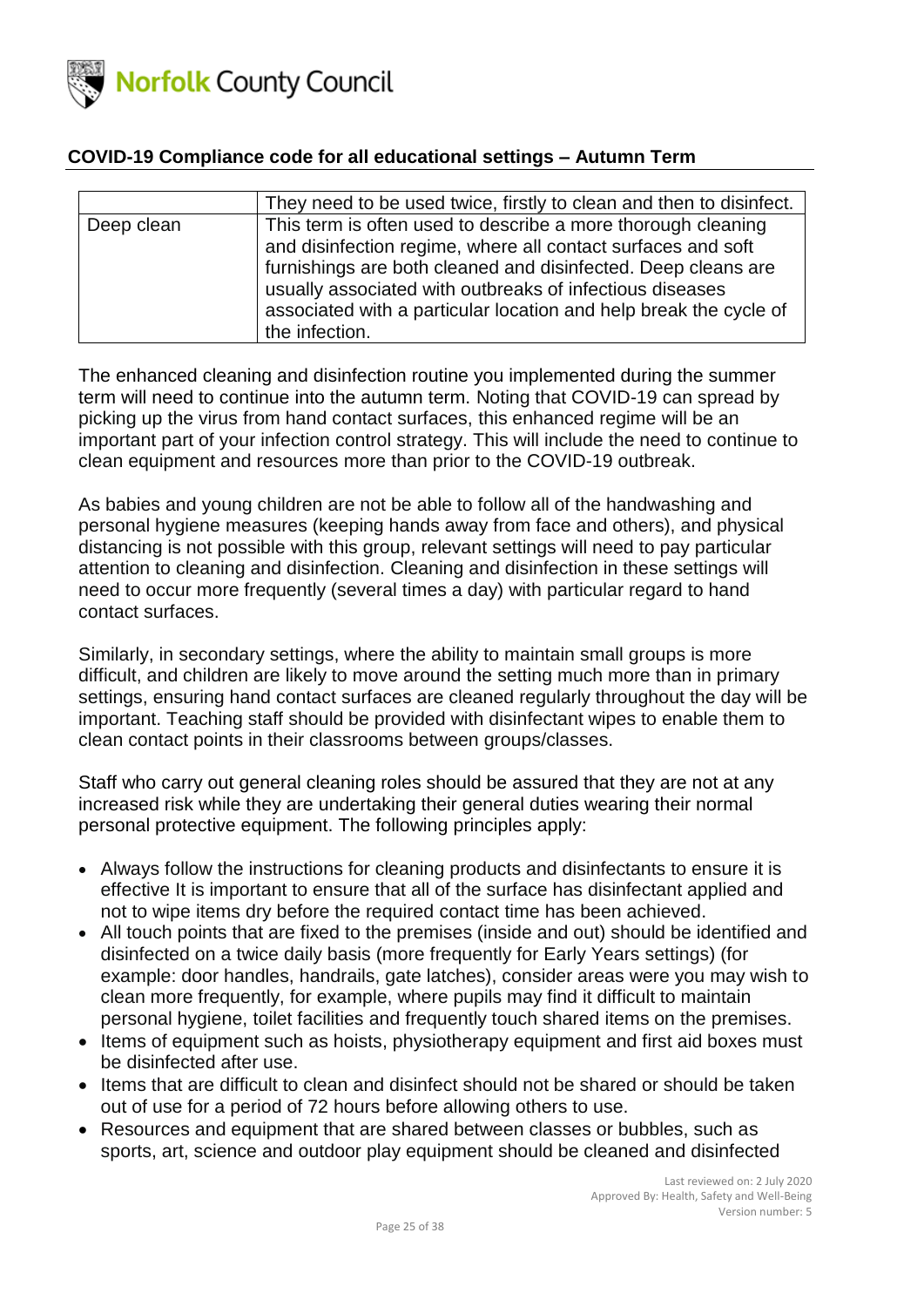

frequently and meticulously and always between bubbles or rotated to allow them to be left unused and out of reach for a period of 72 hours between use by different bubbles. This includes tablets, food trays, condiment containers, PE equipment, art equipment, tables used at lunchtime, outdoor play equipment

- Ensure that you have a system in place to store used equipment prior to cleaning in order to avoid inadvertent use between groups.
- School transport touch points should be disinfected prior to use (vehicle keys, vehicle controls, rails, door handles and seats).
- If a surface is visibly dirty it should always be cleaned prior to disinfection. Even where you use a dual product as described in the appendix.
- The setting will need to identify the specific cleaning methods for the items that require cleaning.
- Use disinfecting wipes on items that are touched often, you may need to go over them more than once to ensure the contact time is achieved.
- Ensure that you are using different cleaning equipment for kitchens, toilets, classrooms and office areas.
- Remove items that are difficult to clean such as wooden toys and play dough (unless staff are sure that they will not be shared). Items which need specialist or washing machine cleaning such as rugs, cushions and mats must not be used (again, unless they are assigned for individual use e.g. young children could be assigned their own carpet tile).
- Showers may also be difficult to clean in between use. This will need considering in your plans.
- Where teachers handle pupils books they should disinfect the surfaces that they are using both before and afterwards as well as undertaking hand hygiene.
- Where items have been left for 72 hours between use they must still be disinfected where possible.
- Wooden surfaces such as work benches in D & T should be cleaned as follows:
	- Apply disinfectant and leave for the appropriate contact time
		- Re-apply disinfectant and leave to dry naturally
- Outdoor playground equipment must cleaned between groups or bubbles use more frequently
- Where water coolers and drinking water is provided from a shared source, use must be supervised and the outlet wiped by a staff member between filling receptacles in order reduce the risk of cross contamination between filling. You may need to relocate these to an area where they can be easily supervised and manage their use to avoid gathering in this area.

### <span id="page-25-0"></span>**Handwashing/cleaning arrangements**

Keeping hands clean through regular and through washing or sanitising is one of the key elements of the universal hygiene measures that are designed to limit the spread of the virus.

Research has shown that every time you wash your hands or use sanitiser you reduce the probability of transmission of the virus. If, despite implementing through cleaning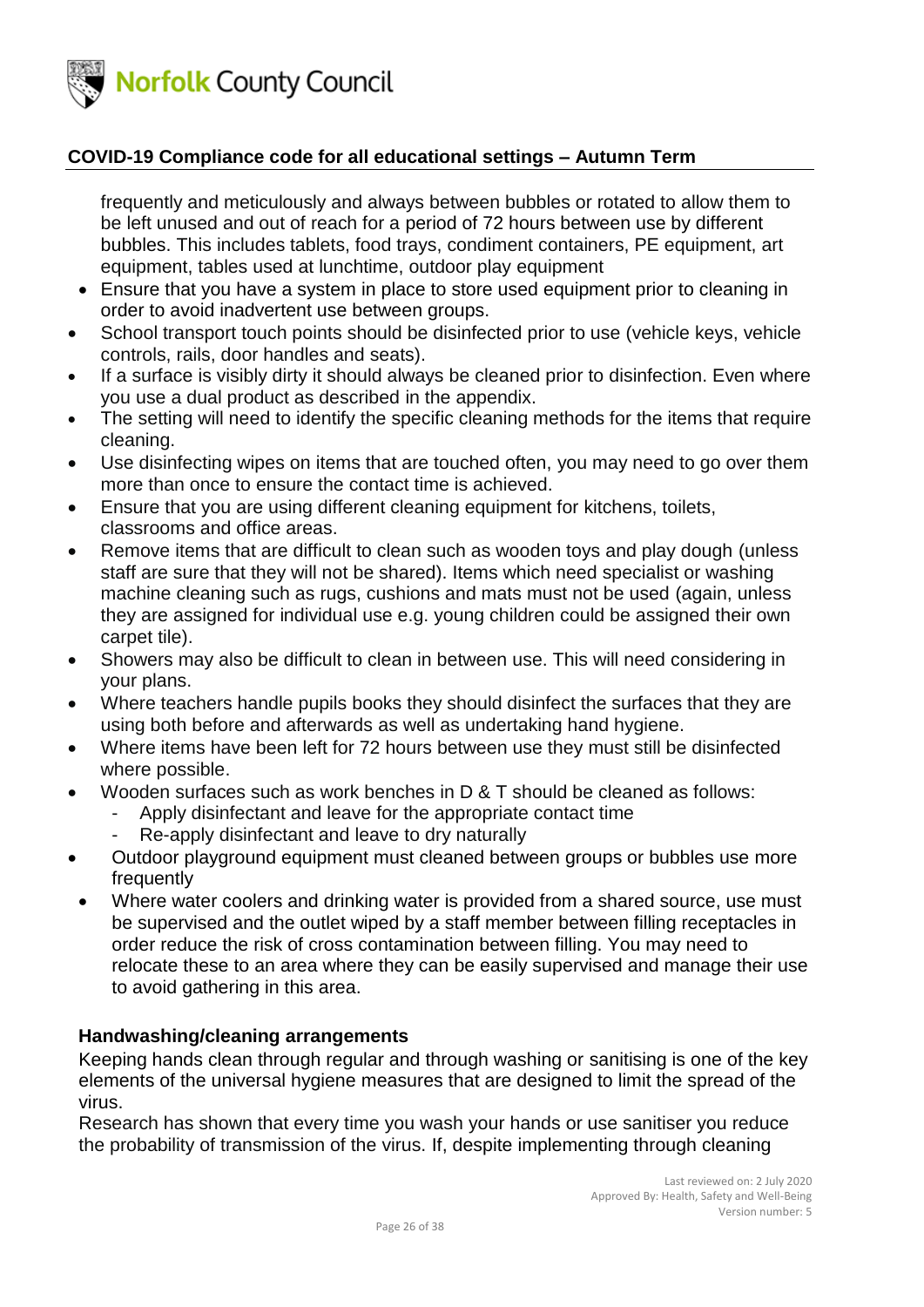

regimes, you pick up the virus on your hands, or you have the virus and cough or sneeze into your hands, regular hand washing will reduce the likelihood of you becoming infected or passing on the infection. Handwashing therefore protects you and your friends, family and colleagues. The easier it is to clean your hands and the more visual cues available the more likely it is that people will do this. Event related prompts e.g. *after…before…when…* are more effective than fixed time prompts. Therefore settings must install hand sanitiser points (with drip trays to deal with spillages and prevent slip risk where this is applicable e.g. if they are affixed to walls) at key locations around the site including: at all entrance doors to the setting, at the entrance to toilet facilities, at the entrance to dining facilities, at points of high contact such as near non-automatic doors in corridors, lifts and stairs, classrooms, office facilities etc. Consideration should be given to outside points being provided in a manner that enables removal and securing at the end of the day e.g. on tables/temporary or movable stands etc**.** To support infection control and reduce the transmission risk you must ensure that:

- Effective and thorough handwashing arrangements are in place, considering age and individual needs.
- Hand washing is carried out using running water with liquid soap. Hand dryers or paper towels can be used to dry hands. Hand dryers must be effective in quick hand drying. Where current provision does not support this consideration to replacing existing dryers with improved models or hand towels must be given
- Where hand washing cannot be carried out using running water, hand sanitiser is used.
- Hand sanitiser is provided at appropriate locations as outlined above
- Hand hygiene is carried out more frequently than normal using event related prompts where it is possible including: before and after using transport services, on arrival at the setting, after removing a face covering prior to leaving, before and after eating, after going to the toilet, after sneezing or coughing and at other intervals where it is appropriate such as after using equipment, before and after handling pupils books, using play equipment and resources. Staff and pupils must also be advised to wash their hands when they get home.

Please note: you may wish to advise staff and pupils to avoid wearing rings (except for a plain band) in order to ensure thorough handwashing. Where children are not able to wash their hands due to age or health conditions ensure you have a good supply of skin friendly cleaning wipes such as baby wipes to use as an alternative.

#### *Hand sanitiser*

Hand sanitiser is recommended for use where hand washing facilities are not available at available at the location where hand hygiene is required. Your assessment should identify where hand sanitiser should be located and used as described above for example in dining areas, entrances to buildings and areas where activities are carried out where sinks are not easily accessible.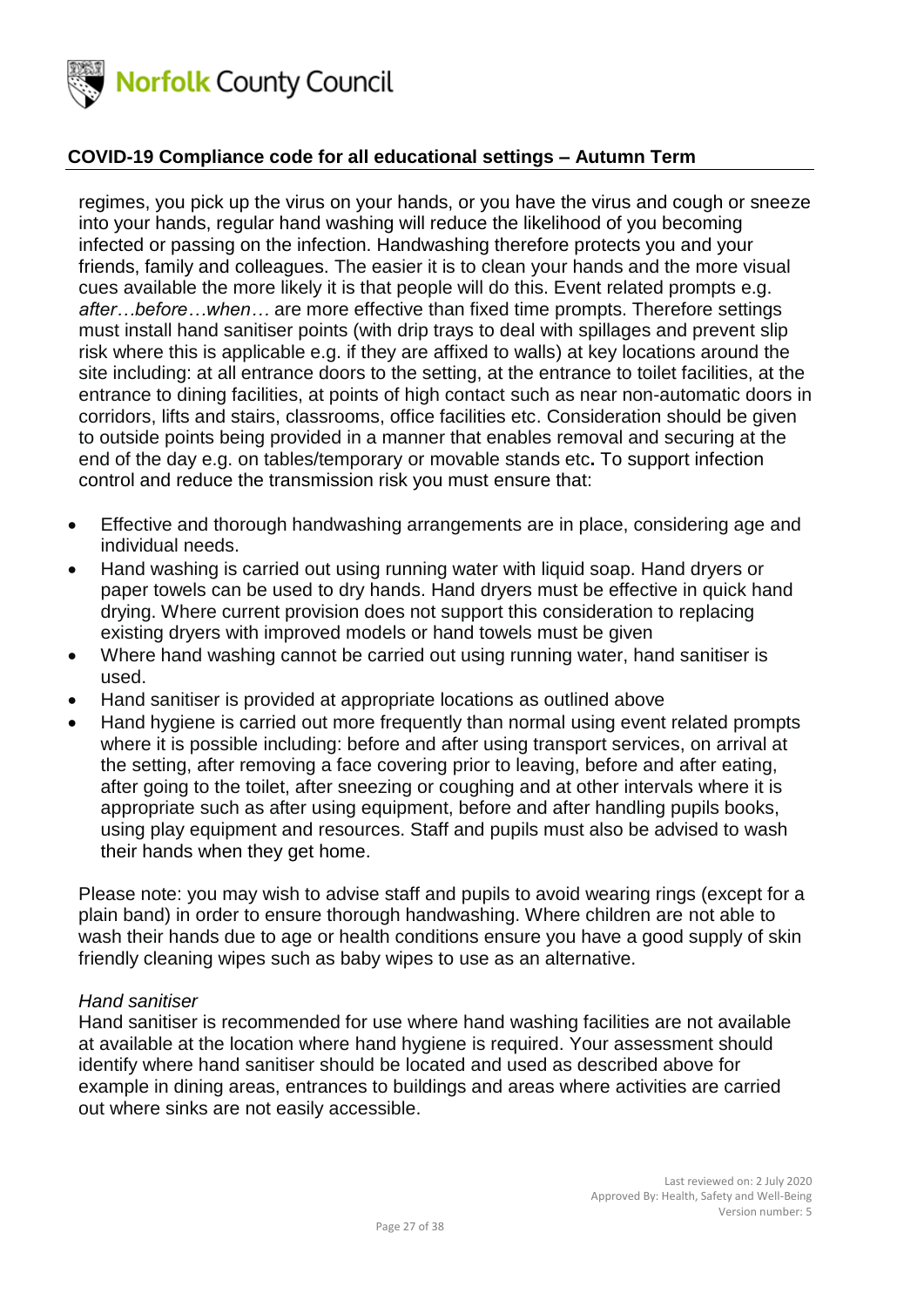

Where the provision of sanitiser points presents a risk of ingestion e.g. due to health conditions of some pupils this must be managed through supervision of pupils. If that is not possible and significant risks remain please discuss alternatives with Health, Safety and Well-being.

The following link provides a recommended hand rub method: [How to hand rub](https://assets.publishing.service.gov.uk/government/uploads/system/uploads/attachment_data/file/877529/Best_Practice_hand_rub.pdf)

Everyone who uses alcohol-based sanitiser must be instructed to ensure that it is completely dry on hands before going near to ignition sources or touching any metal surfaces.

#### <span id="page-27-0"></span>**Respiratory hygiene arrangements**

In order to support good respiratory hygiene settings should install bins in all rooms and provide tissues for everyone to use.

Everyone should be reminded of the need and encouraged to follow good hygiene practices:

- [Catch it, Kill it, Bin it](https://www.youtube.com/watch?v=JtbMgDz3GdM) Covering your mouth and nose with a tissue or sleeve when sneezing and put used tissues in the bin straight away. Always wash your hands afterwards
- Minimise touching hand contact surfaces with your hands as far as is reasonable and safe to do so.
- Avoid touching the eyes, nose or mouth if you haven't washed your hands.
- Regular and thorough hand washing as outlined above

#### <span id="page-27-1"></span>**Washing and laundry**

Pupil uniforms and staff clothing do not need to be cleaned any more often or by using any different methods than usual.

#### <span id="page-27-2"></span>**Specific equipment required**

The additional equipment needed to implement the hygiene requirement includes:

- Increased supplies of liquid soap, disposable paper towels (if already used)
- Hand sanitiser (and appropriate dispensers)
- Increased cleaning and disinfectant products
- Disinfectant wipes
- Additional bins where needed to dispose of tissues, Please note: the use of open bins will reduce touch points and are more accessible than foot operated or pedal bins

#### <span id="page-27-3"></span>**4.4 Health, Well-Being and attendance**

### <span id="page-27-4"></span>**Pupils**

The majority of pupils who have been shielding or have underlying health conditions will be able to return to school. A small number of pupils will still be unable to attend in line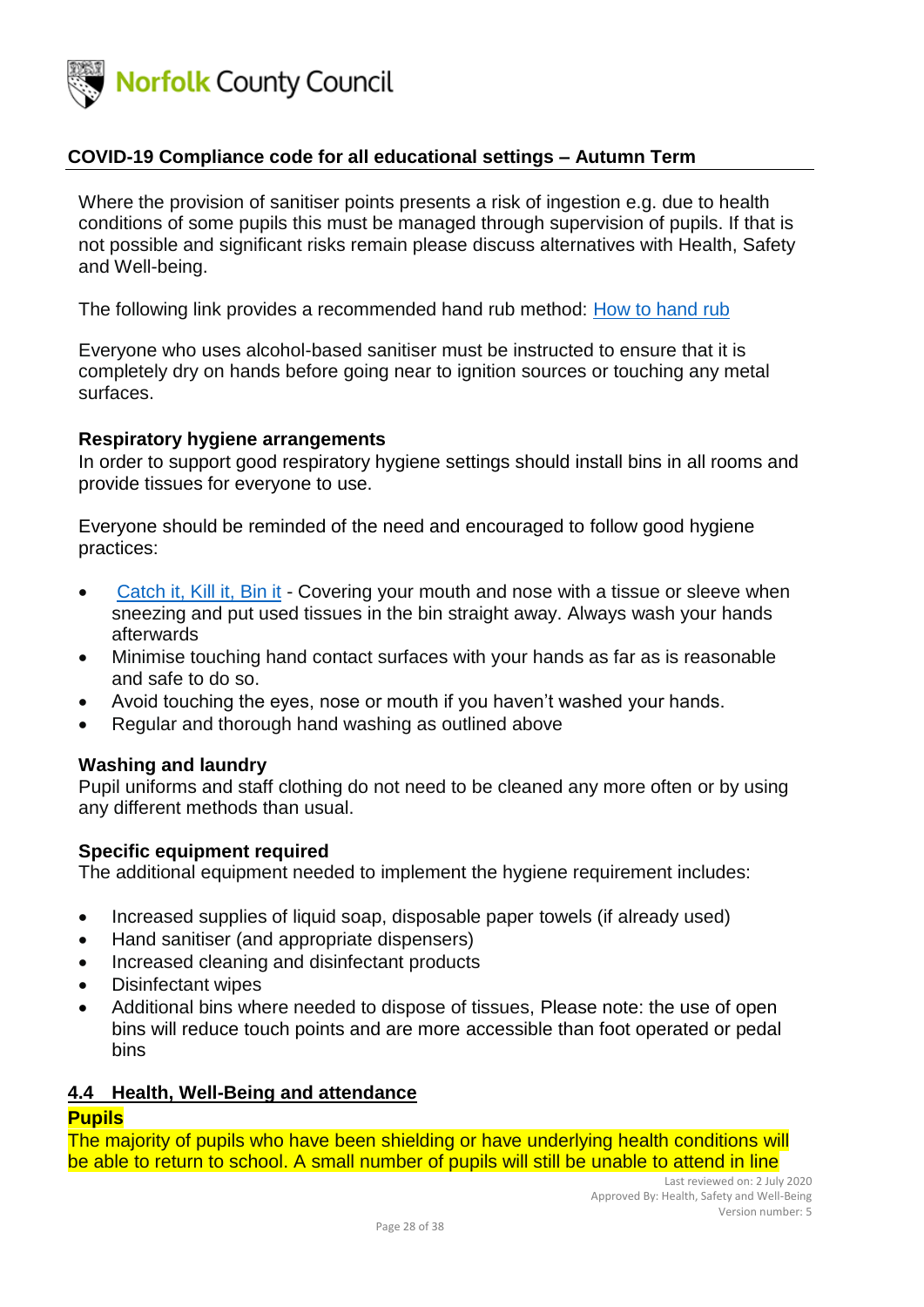

with public health advice because they are self-isolating and have had symptoms or a positive test result themselves (further information on these children is available [here\);](https://www.rcpch.ac.uk/resources/covid-19-shielding-guidance-children-young-people#children-who-should-be-advised-to-shield) or because they are a close contact of someone who has coronavirus (COVID-19)

All other pupils must attend school. Schools should bear in mind the potential concerns of pupils, parents and households who may be reluctant or anxious about returning and put the right support in place to address this. This may include pupils who have themselves been shielding previously but have been advised that this is no longer necessary, those living in households where someone is clinically vulnerable, or those concerned about the comparatively increased risk from coronavirus (COVID-19), including those from Black, Asian and Minority Ethnic (BAME) backgrounds or who have certain conditions such as obesity and diabetes.

If parents of pupils with significant risk factors are concerned, we recommend schools discuss their concerns and provide reassurance of the measures they are putting in place to reduce the risk in school. Schools should be clear with parents that pupils of compulsory school age must be in school unless a statutory reason applies (for example, the pupil has been granted a leave of absence, is unable to attend because of sickness, is absent for a necessary religious observance etc).

As school attendance will be mandatory again from the beginning of the autumn term, the usual rules on school attendance will apply.

Please note: if rates of the disease rise in local areas, children (or family members) from that area, and that area only, will be advised to shield during the period where rates remain high and therefore they may be temporarily absent.

Where pupils are absent because they remain at significant risk, they are required to isolate or due to local lockdown measures settings are expected to continue to provide remote education.

#### *Identifying pupils who have symptoms*

PHE advise that parents/carers and schools **do not** need to take children's temperatures before or during school. A high temperature is only one symptom of the virus and can be a symptom of many illnesses, not everyone will get a temperature and temperature can be affected by medication. It is therefore not an effective means of identifying everyone who is infected. However, it may be useful where pupils are not able to communicate their symptoms, or where due to underlying health conditions they display different signs of illness. Staff must:

- Ensure that pupils know how to tell a member of staff if they feel unwell and specifically with the main symptoms of COVID-19 (no matter how mild) so that staff can arrange for them to go home as soon as possible
- Be vigilant in order to respond in the event that a pupil develops symptoms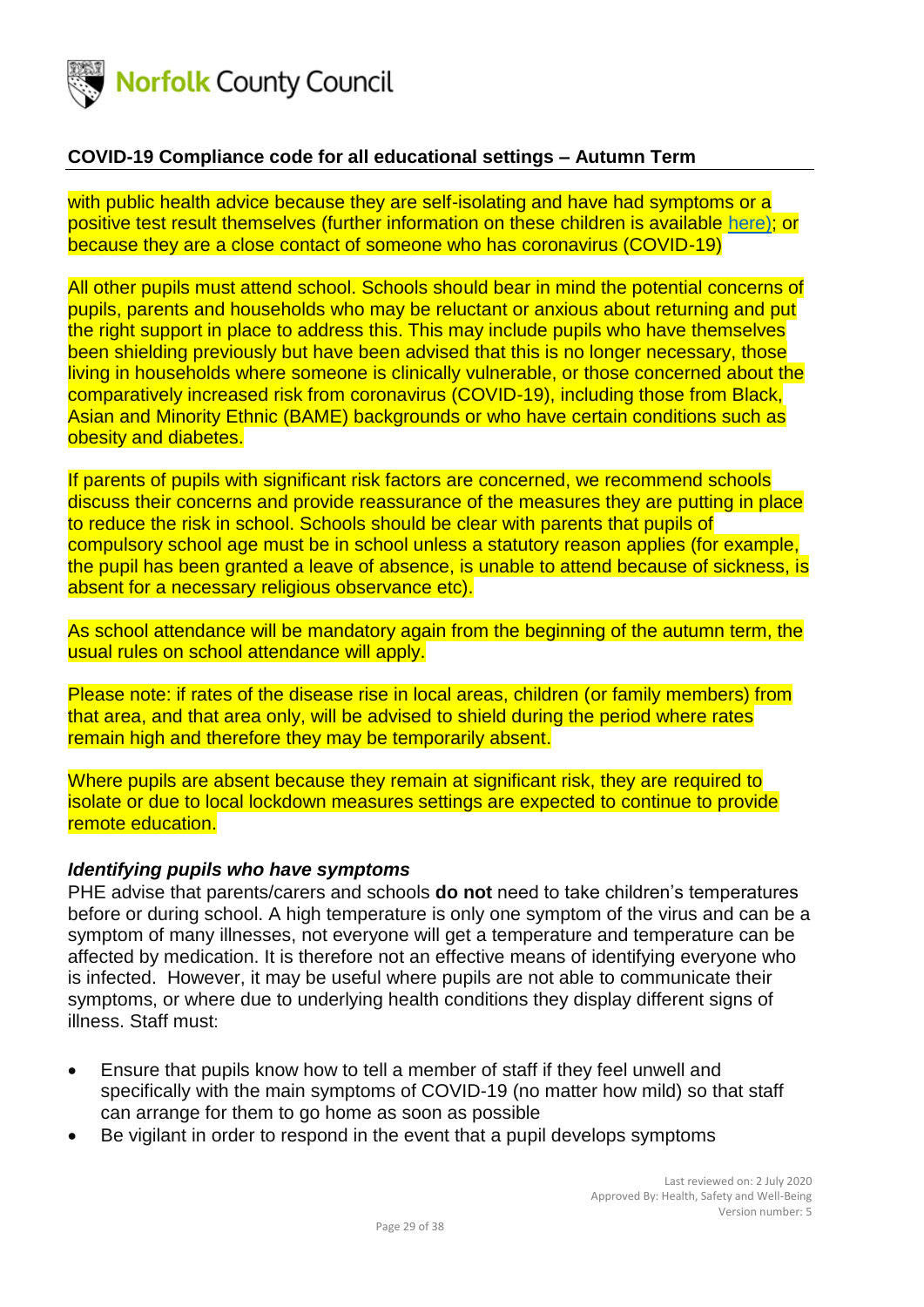

- Be aware of the signs of illness that might be displayed in pupils that cannot communicate if they are feeling unwell (see below)
- Ask pupils about their health when they arrive at the school
- Self-isolate if they or a member of their direct household has any of the main symptoms (a new, continuous cough, high temperature/fever and/or a loss or change of your sense of smell).
- Go home if they develop symptoms, not matter how mild. Follow the COVID-19 testing and rapid response arrangements

### <span id="page-29-0"></span>**Pupil well-being and support**

Pupils may be experiencing a variety of emotions in response to the COVID-19 pandemic, such as anxiety, stress or low mood. This may particularly be the case for vulnerable children, including those with a social worker and young carers. It is important to contextualise these feelings as normal responses to an abnormal situation. Some may need support to re-adjust to school; others may have enjoyed being at home and be reluctant to return; a few may be showing signs of more severe anxiety or depression. Others will not be experiencing any challenges and will be keen and ready to return to school.

The training module on [teaching about mental](https://www.gov.uk/guidance/teaching-about-mental-wellbeing) wellbeing, which has been developed with clinical experts and schools, will improve teacher confidence in talking and teaching about mental health and wellbeing in the classroom. .

Guide students on how to support their peers and prevent exclusion and bullying. Work with your existing resources to identify and support students who exhibit signs of distress.

Manage behaviour as you normally would in order to encourage universal hygiene with pupils and new safety arrangements.

If safeguarding issues come to light they should be addressed using the school's safeguarding policy, which may need to be updated in light of wider opening. Headteachers should consider how they might manage any increase in referrals as pupils return to school.

Further considerations and links to resources are available in the [Government guidance](https://www.gov.uk/government/publications/actions-for-schools-during-the-coronavirus-outbreak/guidance-for-full-opening-schools#section-1-public-health-advice-to-minimise-coronavirus-covid-19-risks)  [here](https://www.gov.uk/government/publications/actions-for-schools-during-the-coronavirus-outbreak/guidance-for-full-opening-schools#section-1-public-health-advice-to-minimise-coronavirus-covid-19-risks)

#### *Individual support planning (including for close contact tasks)*

A review of supportive actions may be required for a number of reasons such as:

- Where pupils cannot follow strict hygiene practices
- Pupils display behaviours that are challenging to manage in the current context, such as spitting uncontrollably
- Pupils may be less able to report symptoms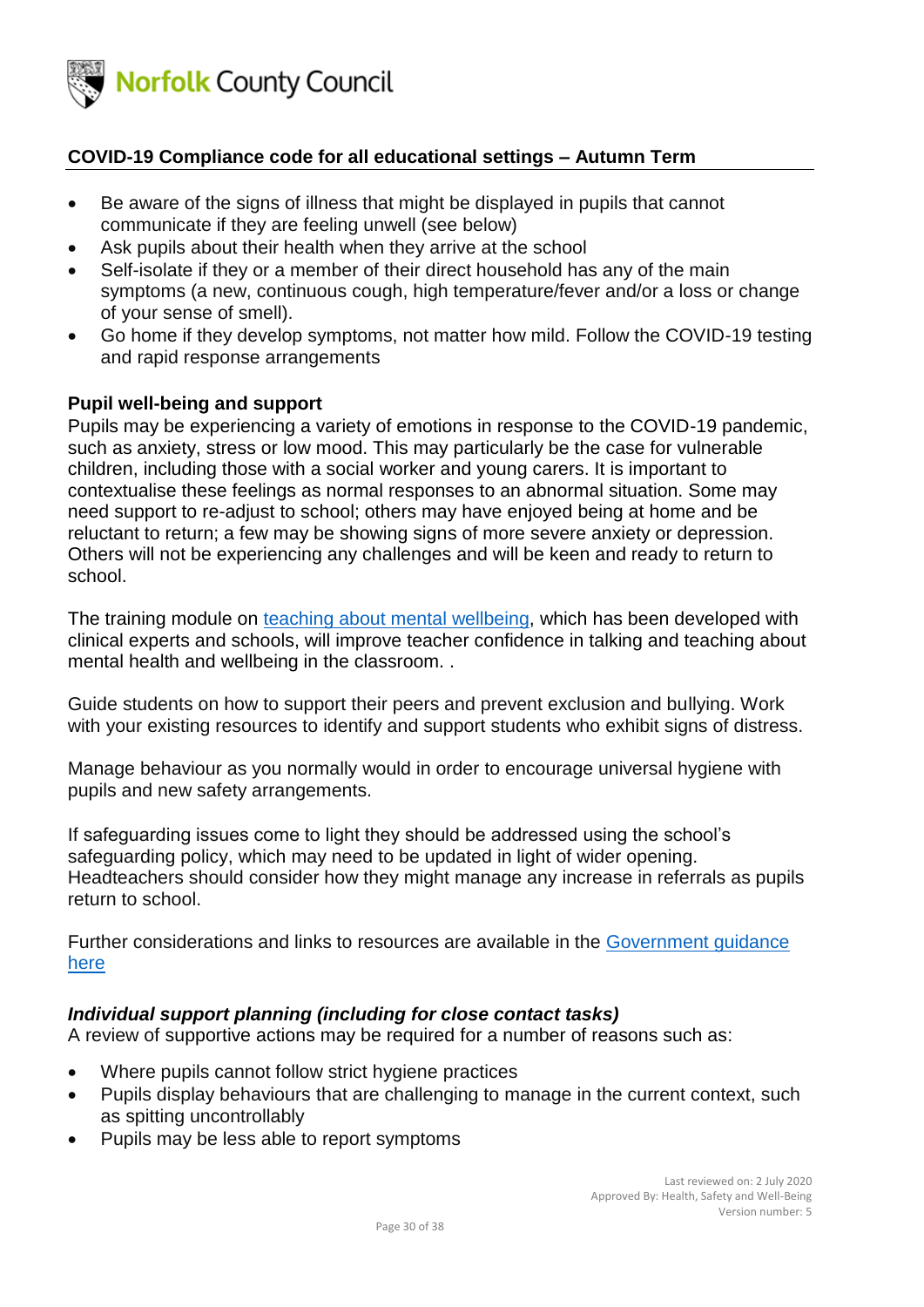

- The impact on the pupil due to unfamiliar or less familiar staff supporting them and routines being inconsistent and different to usual school routines
- Intimate care needs
- Providing moving and handling support

Please refer to: [Guidance to support positive behaviour](https://www.schools.norfolk.gov.uk/-/media/schools/files/coronavirus-related-files/pupil-related-items/guidance-for-positive-behaviour.pdf?la=en) where it applies.

#### *Where pupils are less able to report symptoms*

Where pupils are less able to report symptoms, staff should consider observable changes from the pupil being their usual self; consider also their usual responses to situations, which may be a sign of being unwell (where they are different to the norm) such as:

- Increased tiredness
- Loss of appetite
- Sweating
- Behaviours that challenge
- Laughing or crying
- Trying to hurt themselves
- Becoming withdrawn or quiet
- Use preferred methods of communication available such as signing and picture cues
- Where you identify that symptoms may not be obvious, consider temperature assessments, these may assist to establish symptoms where a pupil may be less able to report them (≥37.8°C is considered a fever)
- Increase the support provided to pupils to increase the frequency and thoroughness of effective handwashing
- Put in place safe routines for access to toilets, hand-washing, break and lunch times
- Use simple language to explain social distancing and reiterate and reinforce key messages using teaching resources to aid understanding
- Ensure that levels of personal protection are increased, e.g. increased handwashing before and after planned close contact and review any specific increased touch point disinfection requirements.

The following COVID-19 information is provided to supporting people [with a learning](https://www.england.nhs.uk/coronavirus/wp-content/uploads/sites/52/2020/03/C0031_Specialty-guide_LD-and-coronavirus-v1_-24-March.pdf)  [disability and/or autism](https://www.england.nhs.uk/coronavirus/wp-content/uploads/sites/52/2020/03/C0031_Specialty-guide_LD-and-coronavirus-v1_-24-March.pdf) and may assist.

### <span id="page-30-0"></span>**4.4. Staff Health and Well-Being**

#### <span id="page-30-1"></span>**Specific information for staff**

Please refer to COVID-19 Your health and your safety in Educational Settings for the following guidance:

- Staff health and increased risk groups
- Staff well-being
- Reasonable adjustments

### <span id="page-30-2"></span>**4.5 Communication and Involvement**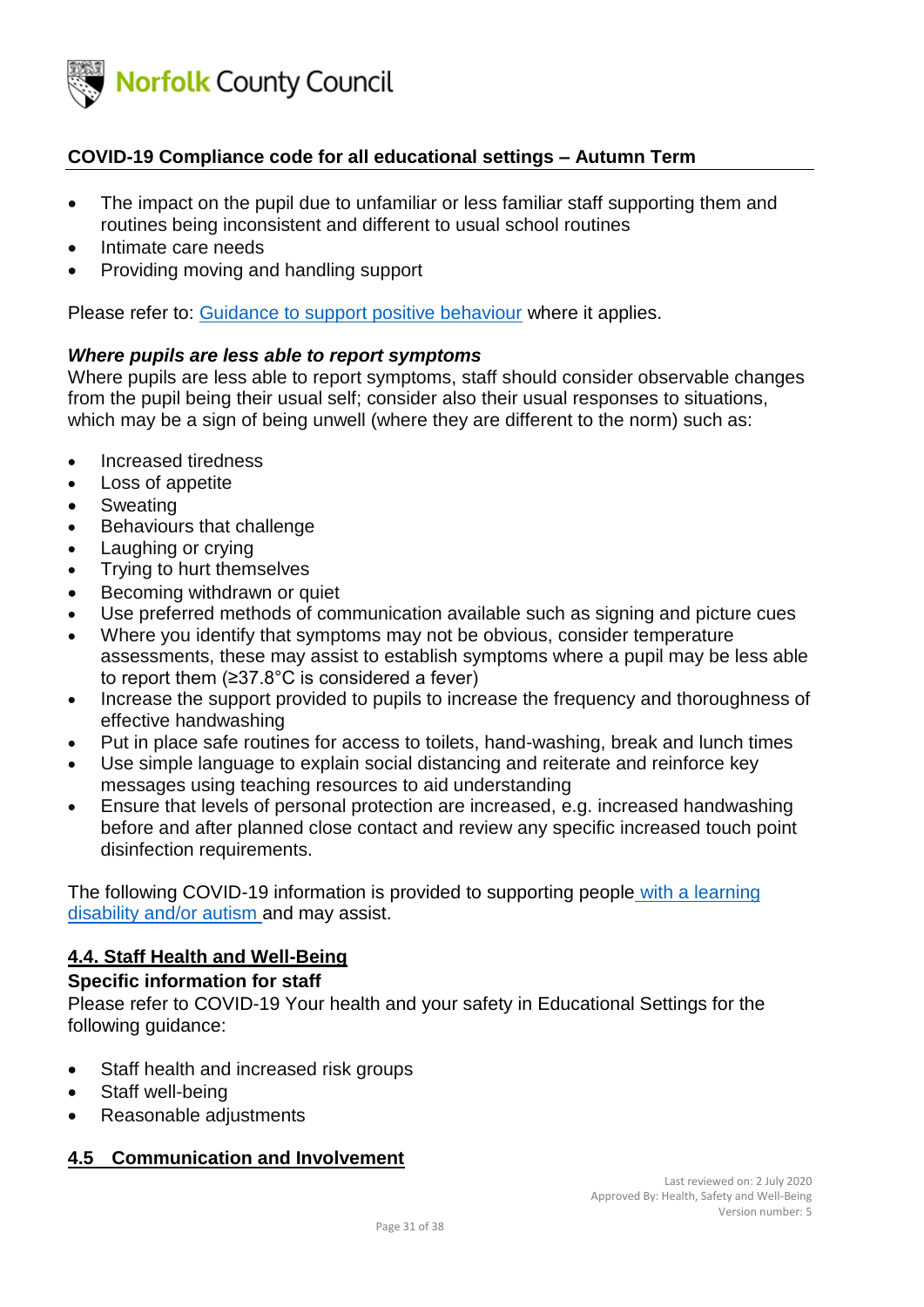

Arrangements must be put in place to ensure communication and collaboration between pupils, staff, staff representatives (e.g. unions) and parents. These should be formally planned and publicised. Involvement in this way will help to secure their support for the measures you are taking both inside and outside the setting. Staff engagement is key to achieving a positive outcome, early involvement and influence in the development of the risk assessment is strongly advised.

Settings should consider publishing their risk assessment on the schools website.

# <span id="page-31-0"></span>**Information for parents and carers (and pupils where age appropriate)**

Settings should communicate:

- What to expect on their first day of the new school year, this should include which entrance to use, where to go, the use of hand sanitiser on entering the site, how to move around the setting, instruction to go directly to their class, etc. Particular consideration should be given to pupils new to the school, pupils arriving on site early etc.
- How they can help and support the measures both inside and outside the setting e.g. through hand hygiene and social distancing; how to arrangement meetings and additional information in relation to the revised behaviour policy.
- That clothing can be handled and washed as normal.
- The schools arrangements for the removal of face coverings and when they must be worn during travel.
- Pupils should limit the amount of equipment they bring into school each day, to essentials such as lunch boxes, hats, coats, books, stationery and mobile phones. Bags are allowed.
- That they must not share personal items such as mobile phones with other pupils
- Pupils can take books and other shared resources home, these will be limited and measures will be put in place to make sure they are not a source of transmission before other groups use them
- That they are encouraged to limit the number of other settings attended, ideally ensuring they only attend one consistently and try to use those that are local and to walk or cycle where possible.
- They are encouraged that where they do use childcare providers or out of school activities, that providers are carefully considering their own protective measures, and only use providers that can demonstrate this. As with physical activity during the school day, contact sports should not take place and activities that encourage shouting, singing or chanting, or the use of wind/brass instruments in groups should be avoided.
- That they should encourage hand washing and respiratory hygiene at all times.
- To ensure that pupils are aware of the symptoms and not come to school if they develop them.
- To ensure that their contact details are kept up to date in order to keep in touch easily and to support test and trace.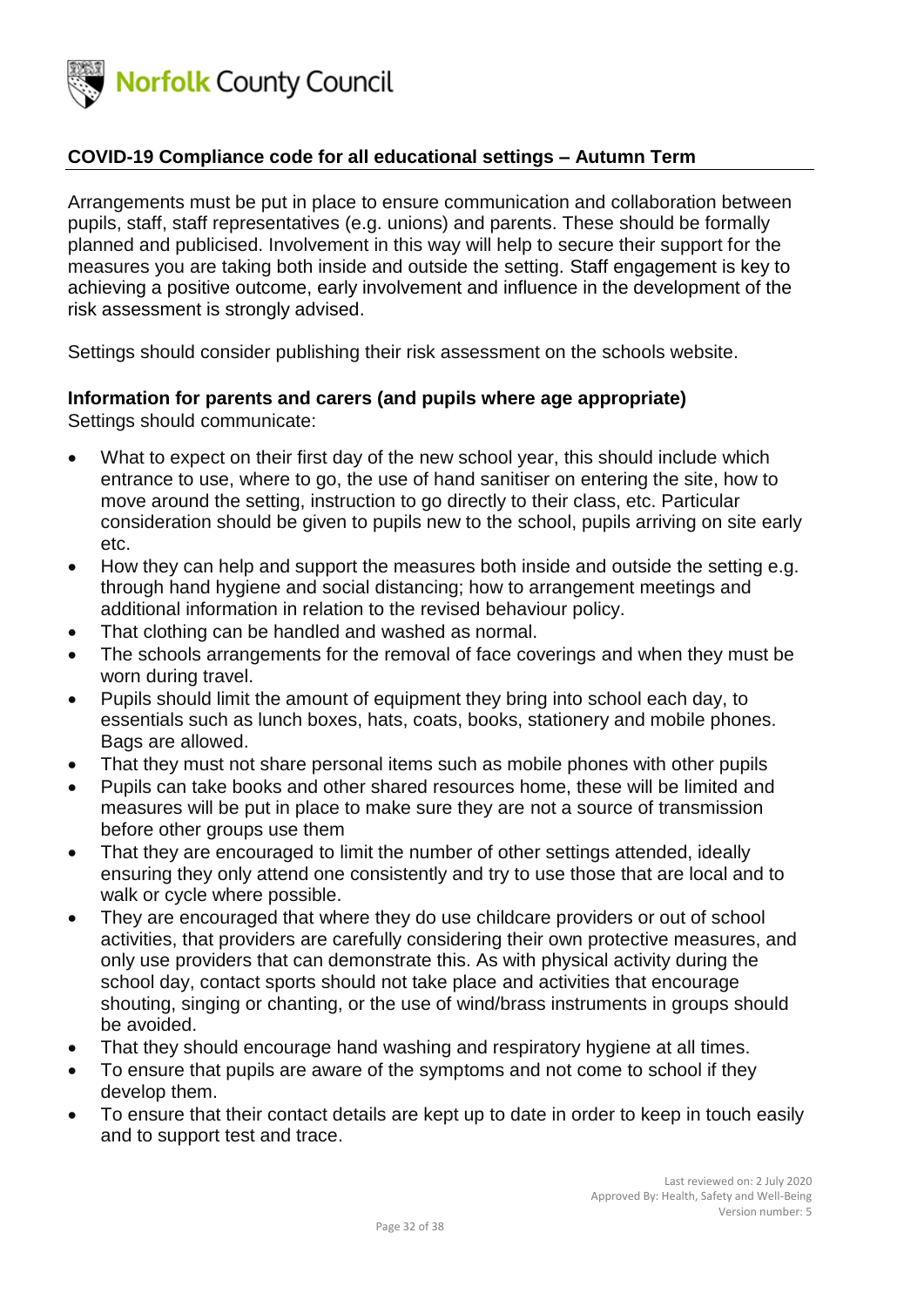

- That they must collect their child promptly if any member of their household develops symptoms (and notify the setting as soon as they are made aware of this) or if they are called to collect their child
- That they will be advised by the school about testing arrangements, where it is required and are encouraged to share test results as soon as they are known.
- That they will be provided with a home test kit by the school.
- That children may be asked to isolate if a member of their group tests positive for COVID-19 and they are within the same main or extended group or have otherwise been identified as a close contact
- The actions that the school may take in the event of an outbreak.

Please use the template letter Communicating arrangements with parents and parent engagement (Primary and Early Years or Secondary Settings).

### <span id="page-32-0"></span>**Information, instruction and training**

Managers must ensure that staff are provided with adequate information, instruction and training in order to carry out their role safely.

All staff must complete the e-learning - [Safety and the COVID-19 Autumn Term](https://csapps.norfolk.gov.uk/covid_onlinetraining/) in order to underpin their knowledge and understanding of the new arrangements.

Managers should ensure that staff are confident and understand the measures that are being applied through discussion with them. Ensure that the following principles are included together with additional information relating to new safe systems of work:

- Actions for staff to take if they develop symptoms, household isolation, test and trace including asking them to notify the setting about their test results as soon as possible
- Actions for staff to take in order to establish that their pupils are well on arrival and to observe/ask during the day.
- Hand hygiene, the frequency required and how to prompt and support pupils
- Use the "catch it, bin it, kill it" approach.
- Avoid touching their mouth, nose and eyes, keeping their arms by their sides where possible.
- Staff will be provided with disinfectant wipes and will be encouraged to clean frequently touched surfaces regularly on top of the additional formal cleaning that is in place.
- Modifying the teaching approach to keep a distance from children in the class as much as possible, particularly close face to face support (noting that it is understood that this is not possible at all times, which is why hygiene and hand cleaning is so important).
- Adopting a side by side approach where close contact is required
- Avoiding calling pupils to the front of the class or going to their desk to check on their work as much as possible.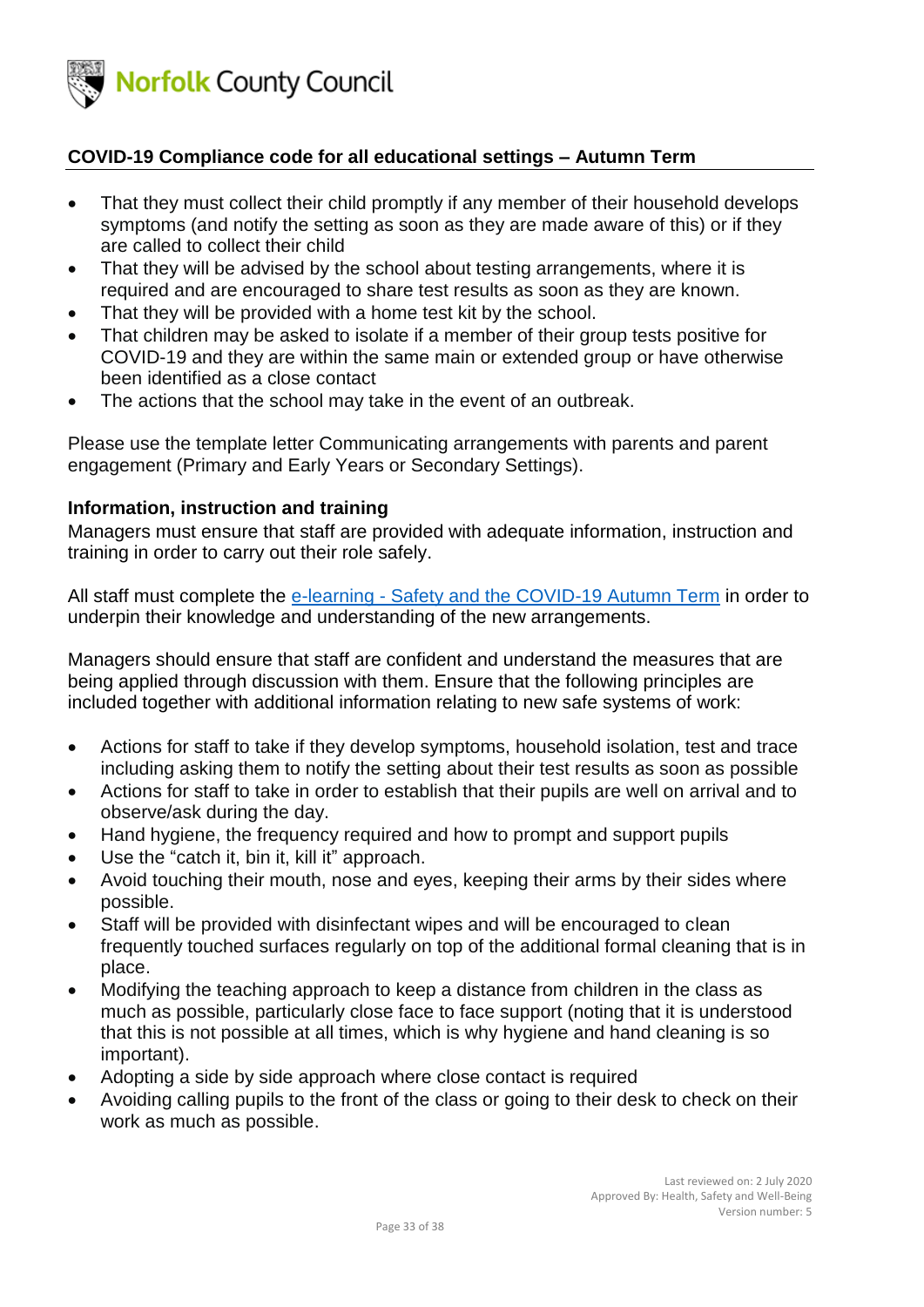

- Helping the class to follow the rules on hand cleaning, not touching their faces, "catch it, bin it, kill it etc. including by updating classrooms displays with posters.
- Pupils should be provided with their own resources for frequently used items like stationary.
- Keep classroom doors and windows open if possible and safe to increase ventilation.
- Limiting the number of children from the class from using the toilet at any one time.
- Limit contact with other staff members, not congregating in shared spaces, outside of their grouping
- Understanding the new behaviour policy and their responsibilities

Meetings should be held online before wider opening of the school in order to instruct staff about the new arrangements.

Please note: Particular attention should be paid to new/inexperienced staff, trainees and those with additional **significant** role changes.

Signs and marking should be used throughout the site to support the measures being taken and provide visual ques

### <span id="page-33-0"></span>**Behaviour expectations and Policy**

Schools should set out clearly at the earliest opportunity the consequences for poor behaviour and deliberately breaking the rules and how they will enforce those rules including any sanctions.

Schools should update their behaviour policy with new rules/policies, setting clear, reasonable and proportionate expectations of pupil behaviour. This should be communicated in the normal way.

#### <span id="page-33-1"></span>**Internal meetings and events**

Every interaction with other people increases the possibility of transmission of COVID-19. In educational settings the maintenance of groups and bubbles is important to reducing this risk. Therefore, when planning meetings and events such as staff training, meeting with external professionals, internal staff meetings or meeting with parents etc you must conduct them remotely through use of TEAMS or Zoom as much as possible. If this is not possible due to:

- The need to be in person for safeguarding, well-being or statutory reasons or
- Limitations of technology, poor or unstable signal

Mitigating measures must be implemented including:

• The people meeting in person must be the smallest number necessary to enable the meeting or event to take place and consideration must be given to existing group or bubble working. All other participants must connect via technology.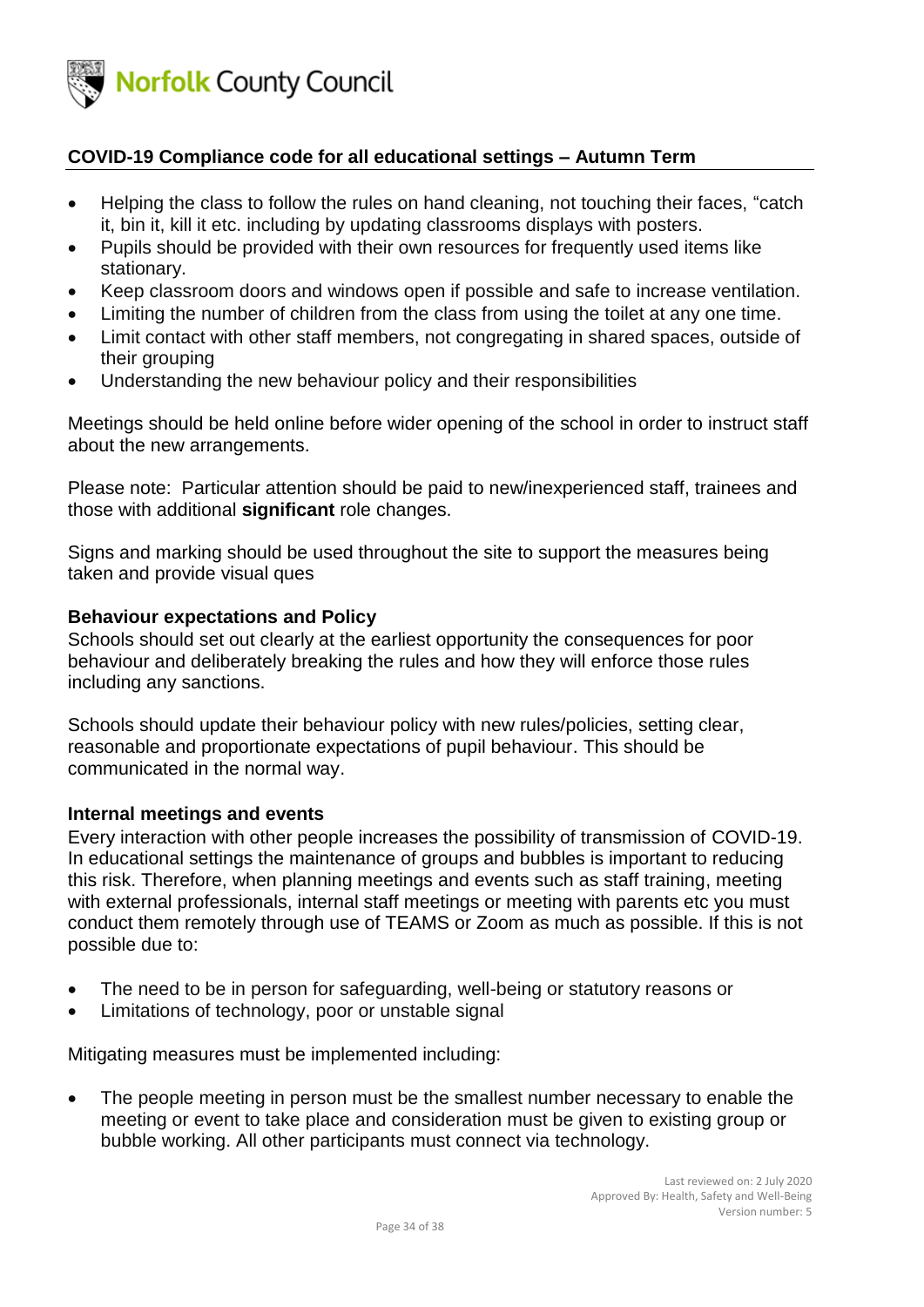

- Only the elements of the meeting or event that need to be conducted in person are undertaken in this way, other elements are conducted remotely e.g. first aid training is delivered in a blended way with theory elements delivered on TEAMS or via online resources and practical exercises and testing of competence is undertaken in person
- The in person element of the meeting or event must take place outdoors unless for reasons of confidentiality, the need to use technology or equipment in a building, or weather conditions, this is not possible
- Where the use of an office base is needed to improve online stability for an individual or a number of participants, they must occupy separate office space or rooms where possible and available and the meeting continue to be conducted in a remote way
- 2m distance must be maintained between all participants at all times
- Participants must not directly face each other
- Activities must not require or encourage people to raise their voices or shout as this increases the risk of aerosol transmission
- Consideration must be given to meeting etiquette to maintain distancing e.g. when meeting indoors leaving the room in single file starting with the person nearest the door first.
- All meeting participants must practice good hand and respiratory hygiene before, during and after the meeting.

Agreement for in person meetings must be sought from your Headteacher. Headteachers must satisfy themselves that all reasonable mitigating measures have been implemented.

### <span id="page-34-0"></span>**Championing COVID-19 measures**

Schools may consider appointing Social Distancing and Universal Hygiene Champions to assist with promoting and reinforcing their requirements where it is age appropriate for them. This is a really positive way to involve pupils in the school measures. Pupils who carry out these new roles should be provided with areas of responsibility, for example, reminding fellow pupils about handwashing, encouraging pupils to follow new school arrangements for queuing.

Schools must ensure that any pupil who carries out these tasks understand the arrangements and why they are important in order to promote them effectively.

#### <span id="page-34-1"></span>**Education Tools**

Age appropriate education will encourage pupils to become advocates for disease prevention and control at home, in school, and in their community by talking to others about how to prevent the spread of viruses.

Teachers and other staff should use age and developmentally appropriate ways to encourage pupils to follow social distancing, increased hand washing and information about developing symptoms.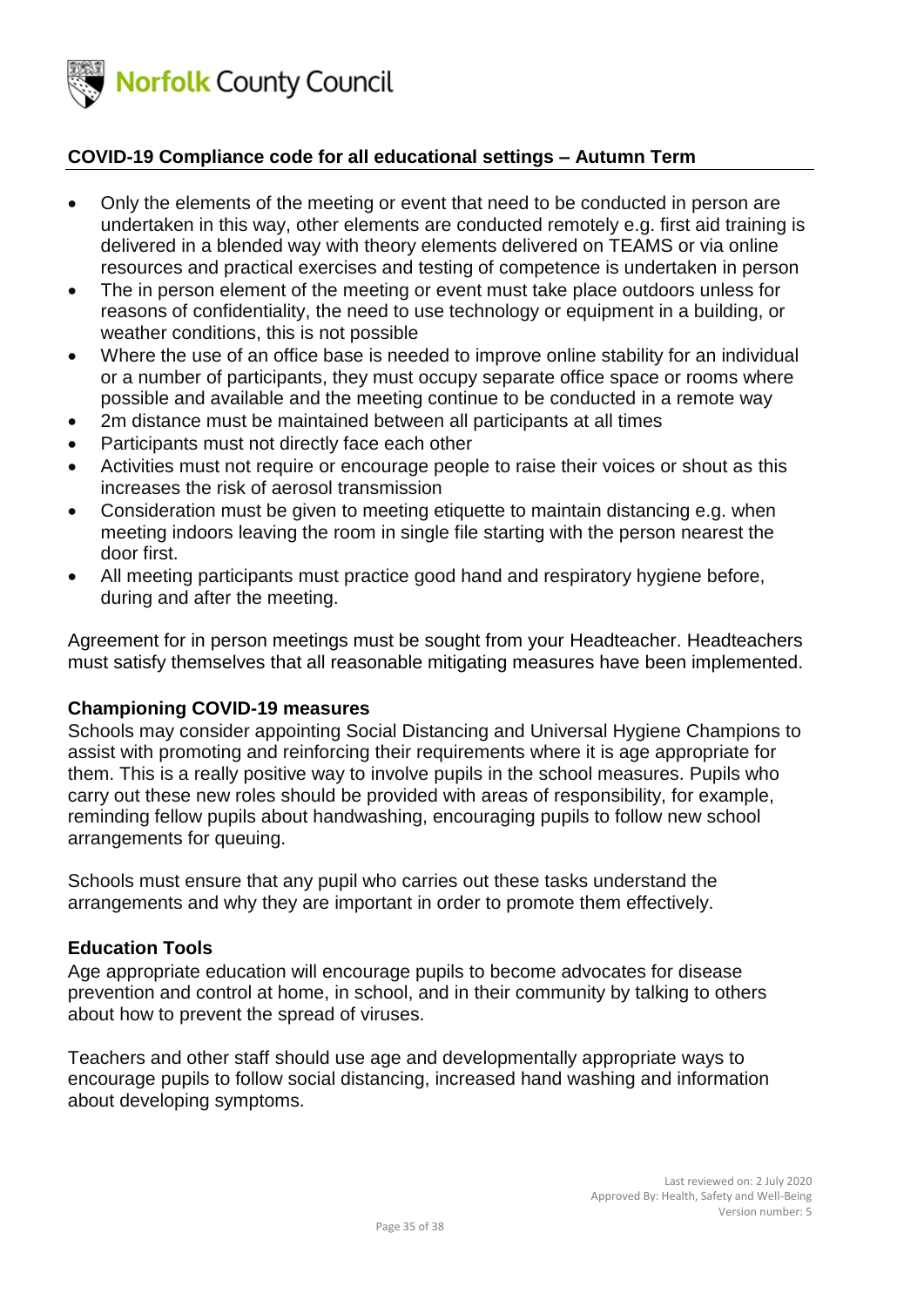

PHE has a [suite of materials](https://campaignresources.phe.gov.uk/resources/campaigns/101/resources/5016) that contains public health advice about how you can help stop the spread of viruses, like those that cause coronavirus (COVID-19), by practising good respiratory and hand hygiene. To access, download and share this information, you will need to register for an account. You can also use:

- [e-Bug](https://campaignresources.phe.gov.uk/schools) resources to teach pupils about hygiene.
- the [Educational Settings poster](https://assets.publishing.service.gov.uk/government/uploads/system/uploads/attachment_data/file/876220/COVID19_Guidance_Education.pdf)
- the [Coronavirus Toolkit for Professionals](https://www.norfolk.gov.uk/what-we-do-and-how-we-work/campaigns/coronavirus-toolkit-for-professionals) which contains campaign materials.

Only use information to educate pupils from trusted sources such as [HR InfoSpace](https://www.infospace.org.uk/hr/health-safety-and-wellbeing/) or [Norfolk Schools](https://www.schools.norfolk.gov.uk/Pupil-needs/Health/Coronavirus/index.htm) (which both contain the same COVID-19 information) and [Public Health](https://www.gov.uk/coronavirus)  [England](https://www.gov.uk/coronavirus) in addition to reinforcing your existing educational approach to understanding infection control.

#### <span id="page-35-0"></span>**4.6 Responding to infection**

Information on requirements to prepare and respond to a symptomatic person, a positive case or a number of cases is provided in the guidance on COVID-19 *Management of Cases Guidance*

## <span id="page-35-1"></span>**4.7 Offices and other work spaces**

Where staff cannot work from home (either on a full or part time basis) social distancing (2 metres) must be followed (you will need to take measurements). In addition, the following measures must be put in place:

- **Face to face working must be avoided**
- Furniture must be rearranged to prevent face to face working and create separation to enable distancing of staff. Alternatively, areas could be clearly marked as not to be used
- Rooms must be well ventilated (see section on ventilation)
- Staff must be cohorted in consistent working groups
- Unnecessary items must be removed to support effective cleaning of the area
- Hot desking must be avoided

#### Where these measures cannot be applied:

- additional work spaces should be allocated
- sharing of workspace must be minimised and workspaces must be thoroughly cleaned between users.
- Consideration must be given to individual risk assessments when considering who occupies different workspaces and shared facilities

The installation of screens must be put in as a last resort as they are less effective than physical distancing, this is because: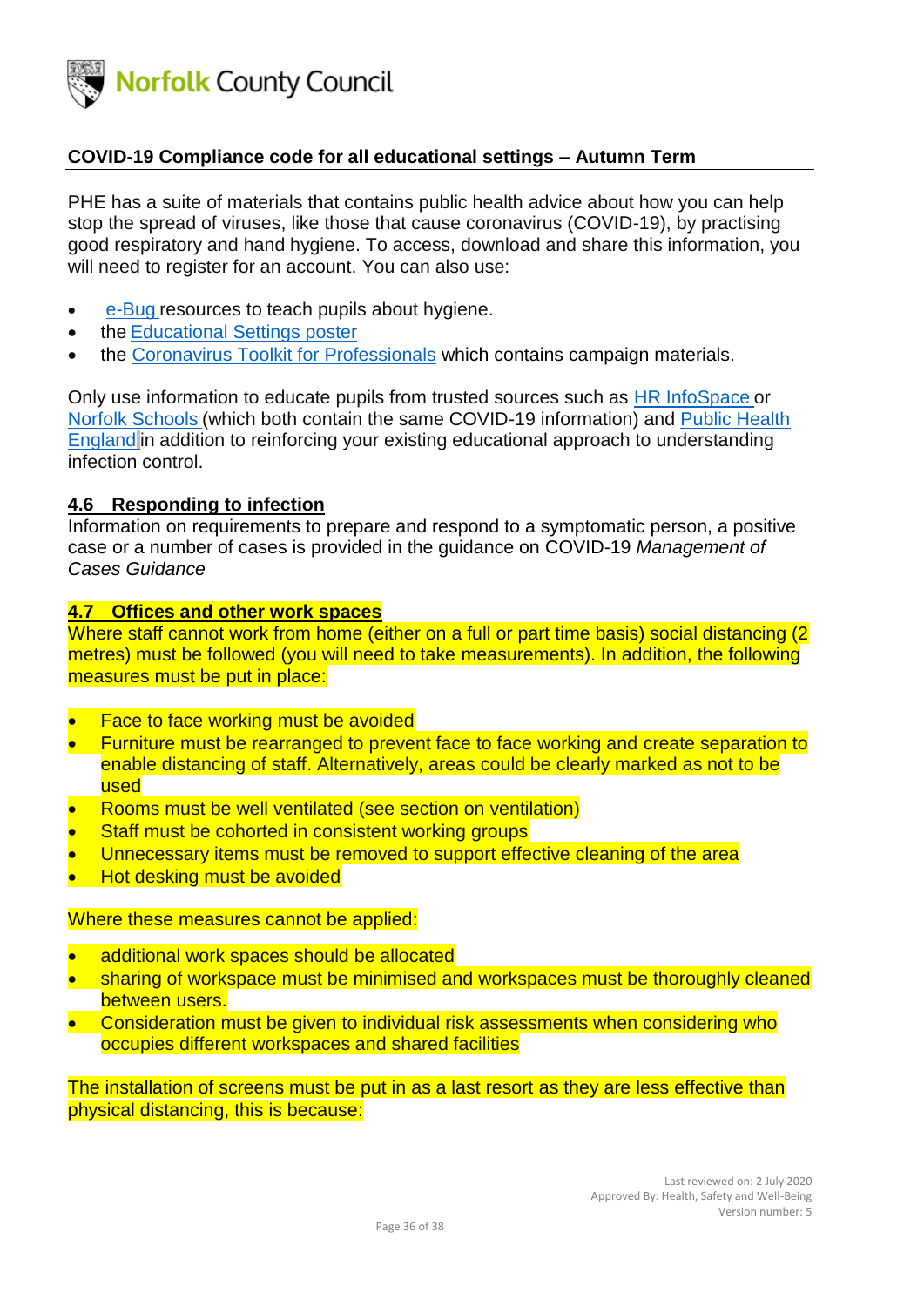

- employees will still need to circulate around these spaces in close proximity with each other
- human behaviour is to move around physical barriers in order to communicate,
- and screens add to the environmental cleaning requirements

Assessments should ensure that desks in areas that are next to busy circulation spaces and shared equipment is not used. Shared equipment may need to be moved to reduce group mixing e.g. printers.

Tissues and bins should also be provided in appropriate locations to encourage good respiratory hygiene and immediate disposal of tissues.

Employee groups must continue to apply social distancing within their group and not gather with other groups.

All employees must be aware and respectful of the space that they are giving others in corridors, doorways, toilets and communal spaces. Consideration must be given to this employee group in the overall setting assessment including: cleaning and disinfection, arrival and leaving, circulation spaces, use of shared facilities and hand hygiene.

#### <span id="page-36-0"></span>**4.8 Planning for Emergencies**

#### <span id="page-36-1"></span>**First aid**

Where staff hold a first aid certificate (paediatric, general or emergency first aid) that expired on or after 16 March 2020, validity was extended by up to 3 months). Where you cannot access requalification training because of coronavirus, you will qualify for an extension in instances where you can:

- Explain why you haven't been able to requalify
- Demonstrate what steps you have taken to access the training, if asked to do so.

This deadline for requalification is 30 September 2020.

Please refer to the COVID-19 *First Aid Guidance* document for information about first aid delivery and COVID-19.

You must ensure that you have the normal first aid cover identified in your First Aid Risk Assessment.

#### <span id="page-36-2"></span>**Fire**

A fire drill must be planned for the first week of term. The school should encourage social distancing as part of the fire drill. It is important to still ensure that pupils understand that they must leave without delay in an emergency.